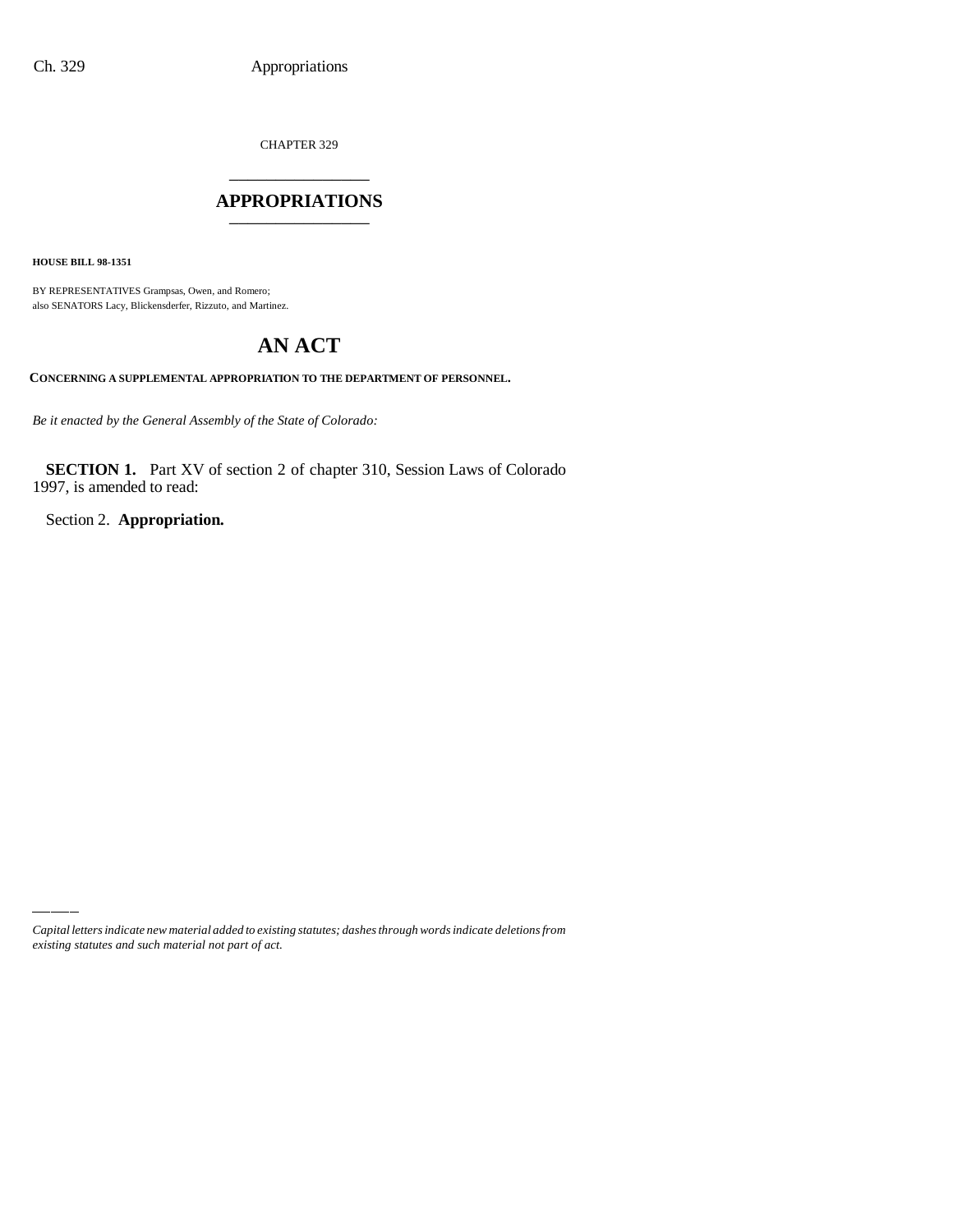|                                       |                   |              |                                |                | <b>APPROPRIATION FROM</b> |                            |                |
|---------------------------------------|-------------------|--------------|--------------------------------|----------------|---------------------------|----------------------------|----------------|
|                                       |                   |              |                                | <b>GENERAL</b> |                           | <b>CASH</b>                |                |
|                                       | <b>ITEM &amp;</b> |              | <b>GENERAL</b>                 | <b>FUND</b>    | <b>CASH</b>               | <b>FUNDS</b>               | <b>FEDERAL</b> |
|                                       | <b>SUBTOTAL</b>   | <b>TOTAL</b> | <b>FUND</b>                    | <b>EXEMPT</b>  | <b>FUNDS</b>              | <b>EXEMPT</b>              | <b>FUNDS</b>   |
|                                       | \$                | $\mathbb{S}$ | \$                             | \$             | \$                        | \$                         | \$             |
|                                       |                   |              |                                |                |                           |                            |                |
|                                       |                   |              | <b>PART XV</b>                 |                |                           |                            |                |
|                                       |                   |              | <b>DEPARTMENT OF PERSONNEL</b> |                |                           |                            |                |
| (1) EXECUTIVE DIRECTOR'S OFFICE       |                   |              |                                |                |                           |                            |                |
| <b>Personal Services</b><br>1,063,306 |                   |              | $1,063,306(T)$ <sup>a</sup>    |                |                           |                            |                |
|                                       | $(18.0$ FTE)      |              |                                |                |                           |                            |                |
| Health, Life, and Dental              | 1,243,327         |              | 487,078                        |                | 5,336 <sup>b</sup>        | 750,913(T) $\degree$       |                |
| Short-term Disability                 | 53,551            |              | 25,432                         |                | 297 <sup>b</sup>          | 27,822(T)                  |                |
| Salary Survey,                        |                   |              |                                |                |                           |                            |                |
| Anniversary Increases, and            |                   |              |                                |                |                           |                            |                |
| Shift Differential                    | 716,720           |              | 249,453                        |                | 6,020 h                   | 461,247 $(T)$ <sup>c</sup> |                |
| Workers' Compensation                 | 185,253           |              | 72,140                         |                | 426 <sup>b</sup>          | $112,687(T)$ <sup>c</sup>  |                |
| <b>Operating Expenses</b>             | 100,635           |              |                                |                |                           | $100,635(T)$ <sup>a</sup>  |                |
| Legal Services for 2,979              |                   |              |                                |                |                           |                            |                |
| 3,398 hours                           | 142,988           |              | 90,620                         |                | 2,016 <sup>b</sup>        | 50,352(T) $\degree$        |                |
|                                       | 163,134           |              | 110,766                        |                |                           |                            |                |
| Purchase of Services from             |                   |              |                                |                |                           |                            |                |
| <b>Computer Center</b>                | 2,690             |              |                                |                |                           | $2,690(T)$ <sup>a</sup>    |                |
|                                       |                   |              |                                |                |                           |                            |                |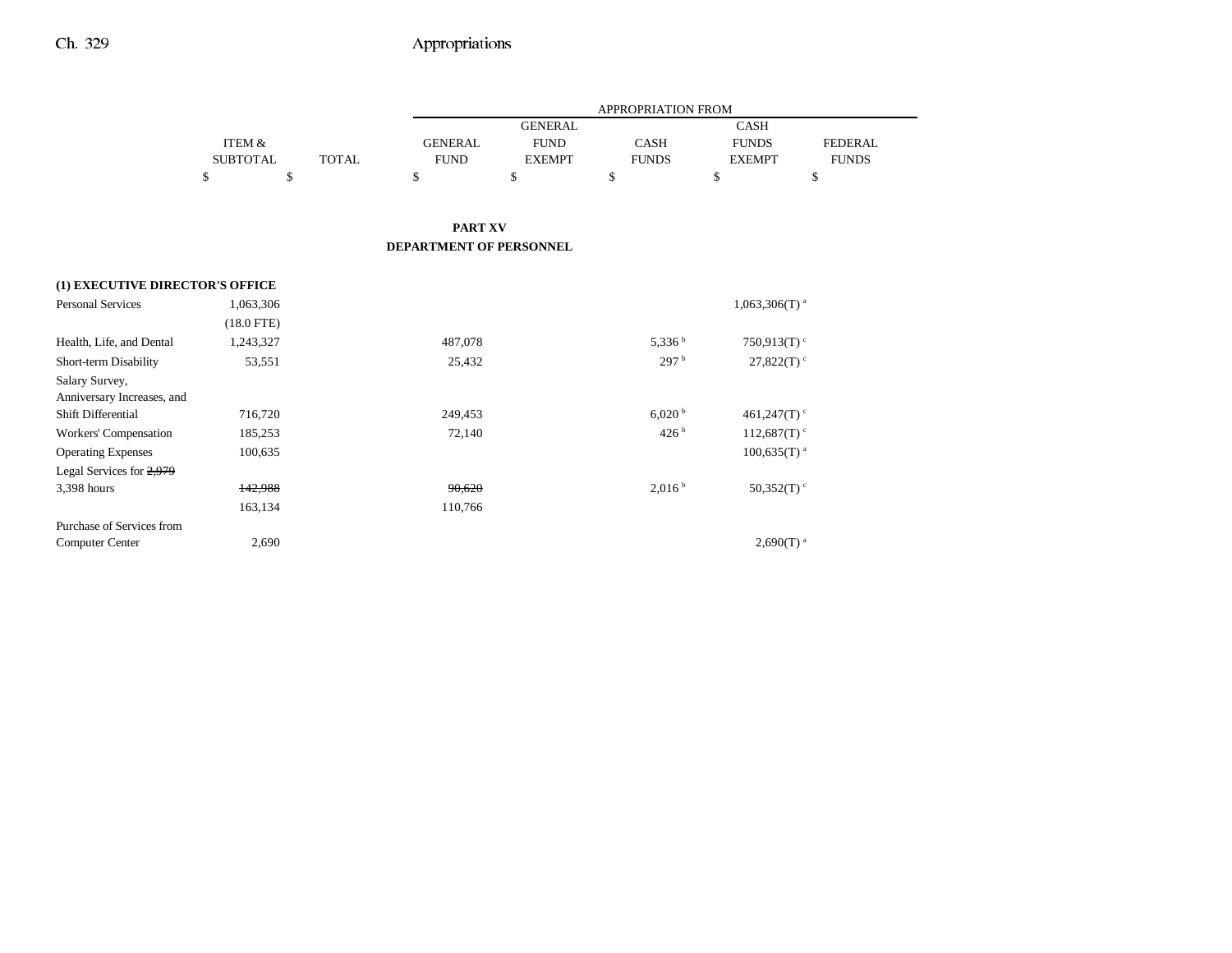| Payment to Risk               |           |           |         |                         |                         |
|-------------------------------|-----------|-----------|---------|-------------------------|-------------------------|
| Management and Property       |           |           |         |                         |                         |
| Funds                         | 263,845   |           | 102,960 | 607 <sup>b</sup>        | 160,278(T)              |
| <b>Vehicle Lease Payments</b> | 316,768   |           | 107,140 |                         | 209,628(T)              |
| <b>Leased Space</b>           | 692,204   |           | 222,942 |                         | 469,262(T) $\rm ^{c}$   |
| Capitol Complex Leased        |           |           |         |                         |                         |
| Space                         | 1,026,484 |           | 463,796 | $140, 136$ <sup>d</sup> | 422,552(T) $\degree$    |
| <b>Test Facility Lease</b>    | 100,476   |           | 100,476 |                         |                         |
| <b>Employee Incentive</b>     |           |           |         |                         |                         |
| Program                       | 5,000     |           |         |                         | $5,000(T)$ <sup>e</sup> |
| <b>Employment Security</b>    |           |           |         |                         |                         |
| <b>Contract Payment</b>       | 20,000    |           | 13,000  |                         | $7,000(T)$ <sup>f</sup> |
| <b>Employees Emeritus</b>     |           |           |         |                         |                         |
| Retirement                    | 23,000    |           | 23,000  |                         |                         |
| <b>Convention Center</b>      |           |           |         |                         |                         |
| Maintenance                   | 60,000    |           |         |                         | $60,000$ s              |
|                               |           | 6,016,247 |         |                         |                         |
|                               |           | 6,036,393 |         |                         |                         |

a These amounts shall be from indirect cost recoveries from other divisions within the department.

b These amounts shall be from the Deferred Compensation program.

c These amounts shall be from divisions within the Department and other sources of exempt cash funds.

<sup>d</sup> Of this amount, \$5,945 shall be from the Deferred Compensation program and \$134,191 shall be from capitol parking receipts.

e This amount shall be from savings pursuant to Section 24-30-804.5, C.R.S.

f Of this amount, \$642 shall be from the Department of Agriculture, \$67 shall be from the Department of Corrections, \$396 shall be from the Department of Public Health and Environment, \$2,463 shall be from the Department of Human Services, \$800 shall be from the Department of Law, \$70 shall be from the Department of Local Affairs, \$1,320 shall be from the Department of Natural Resources, \$991 shall be from the Department of Personnel, \$34 shall be from the Department of Public Safety, \$109 shall be from the Department of Regulatory Agencies, \$95 shall be from the Department of Revenue,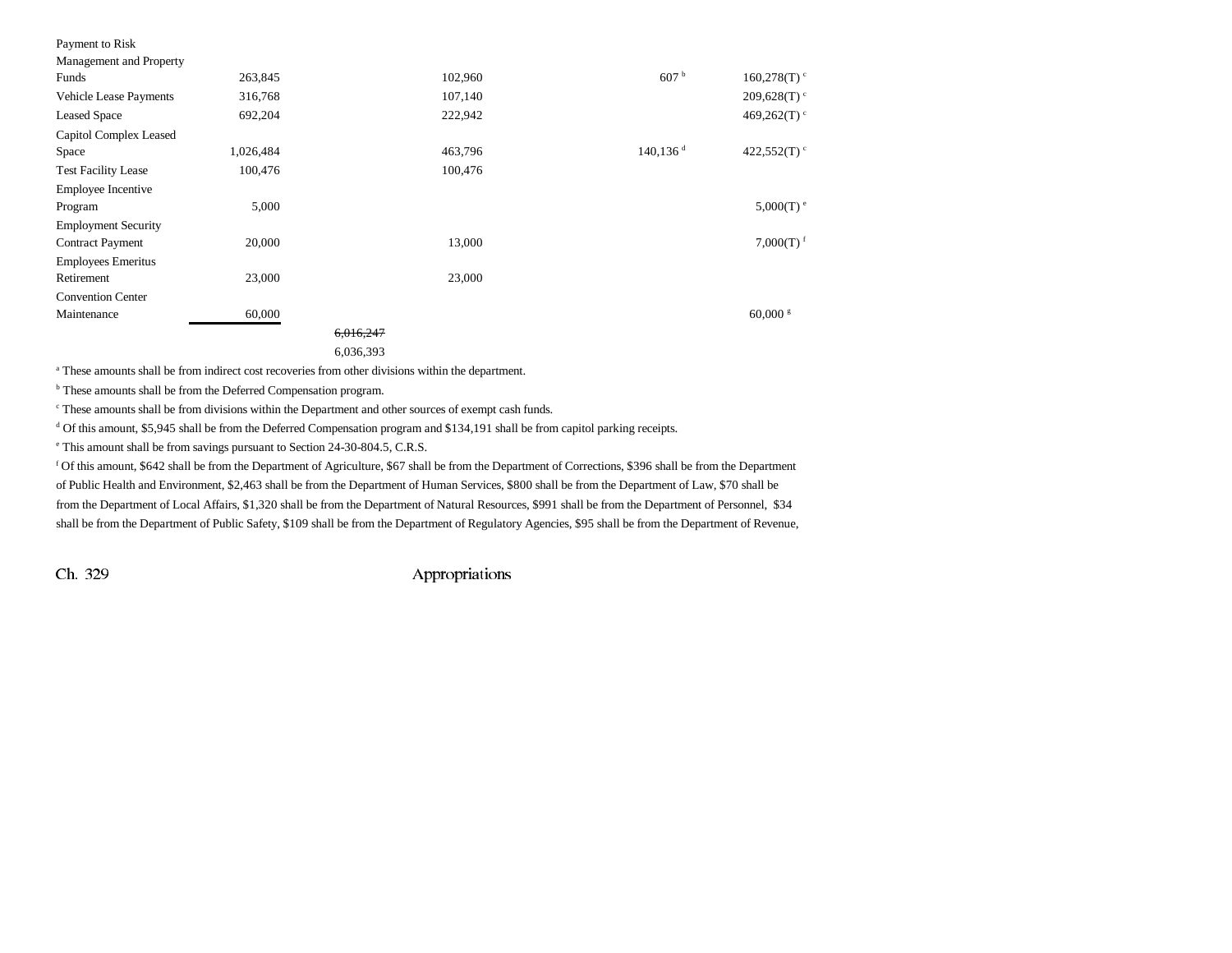|                                                       |                           |              |                               |                                                | APPROPRIATION FROM          |                                                       |                                |
|-------------------------------------------------------|---------------------------|--------------|-------------------------------|------------------------------------------------|-----------------------------|-------------------------------------------------------|--------------------------------|
|                                                       | ITEM &<br><b>SUBTOTAL</b> | <b>TOTAL</b> | <b>GENERAL</b><br><b>FUND</b> | <b>GENERAL</b><br><b>FUND</b><br><b>EXEMPT</b> | <b>CASH</b><br><b>FUNDS</b> | <b>CASH</b><br><b>FUNDS</b><br><b>EXEMPT</b>          | <b>FEDERAL</b><br><b>FUNDS</b> |
|                                                       | \$                        | \$           | \$                            | \$                                             | \$                          | \$                                                    | \$                             |
|                                                       |                           |              |                               |                                                |                             |                                                       |                                |
| and \$13 shall be from the Department of State.       |                           |              |                               |                                                |                             |                                                       |                                |
| <sup>8</sup> This amount shall be from donations.     |                           |              |                               |                                                |                             |                                                       |                                |
| (2) HUMAN RESOURCE SERVICES                           |                           |              |                               |                                                |                             |                                                       |                                |
| (A) Services Section                                  |                           |              |                               |                                                |                             |                                                       |                                |
| <b>Personal Services</b>                              | 2,477,680                 |              | 1,726,931                     |                                                |                             | 750,749 $(T)$ <sup>a</sup>                            |                                |
|                                                       | $(49.0$ FTE)              |              |                               |                                                |                             |                                                       |                                |
| <b>Operating Expenses</b>                             | 187,622                   |              | 187,622                       |                                                |                             |                                                       |                                |
| Purchase of Services from                             |                           |              |                               |                                                |                             |                                                       |                                |
| Computer Center                                       | 256,019                   |              | 256,019                       |                                                |                             |                                                       |                                |
| Colorado State Employees                              |                           |              |                               |                                                |                             |                                                       |                                |
| Assistance Program                                    | 242,111                   |              |                               |                                                |                             | $242,111(T)$ <sup>b</sup>                             |                                |
|                                                       |                           |              |                               |                                                |                             | $(4.5$ FTE)                                           |                                |
| Colorado State Employees                              |                           |              |                               |                                                |                             |                                                       |                                |
| Assistance Program<br><b>Indirect Cost Assessment</b> |                           |              |                               |                                                |                             |                                                       |                                |
| Training                                              | 19,135<br>305,263         |              |                               |                                                | 40,000 $\degree$            | $19,135(T)$ <sup>b</sup><br>$265,263(T)$ <sup>d</sup> |                                |
|                                                       |                           |              |                               |                                                |                             | $(3.5$ FTE)                                           |                                |
|                                                       |                           |              |                               |                                                |                             |                                                       |                                |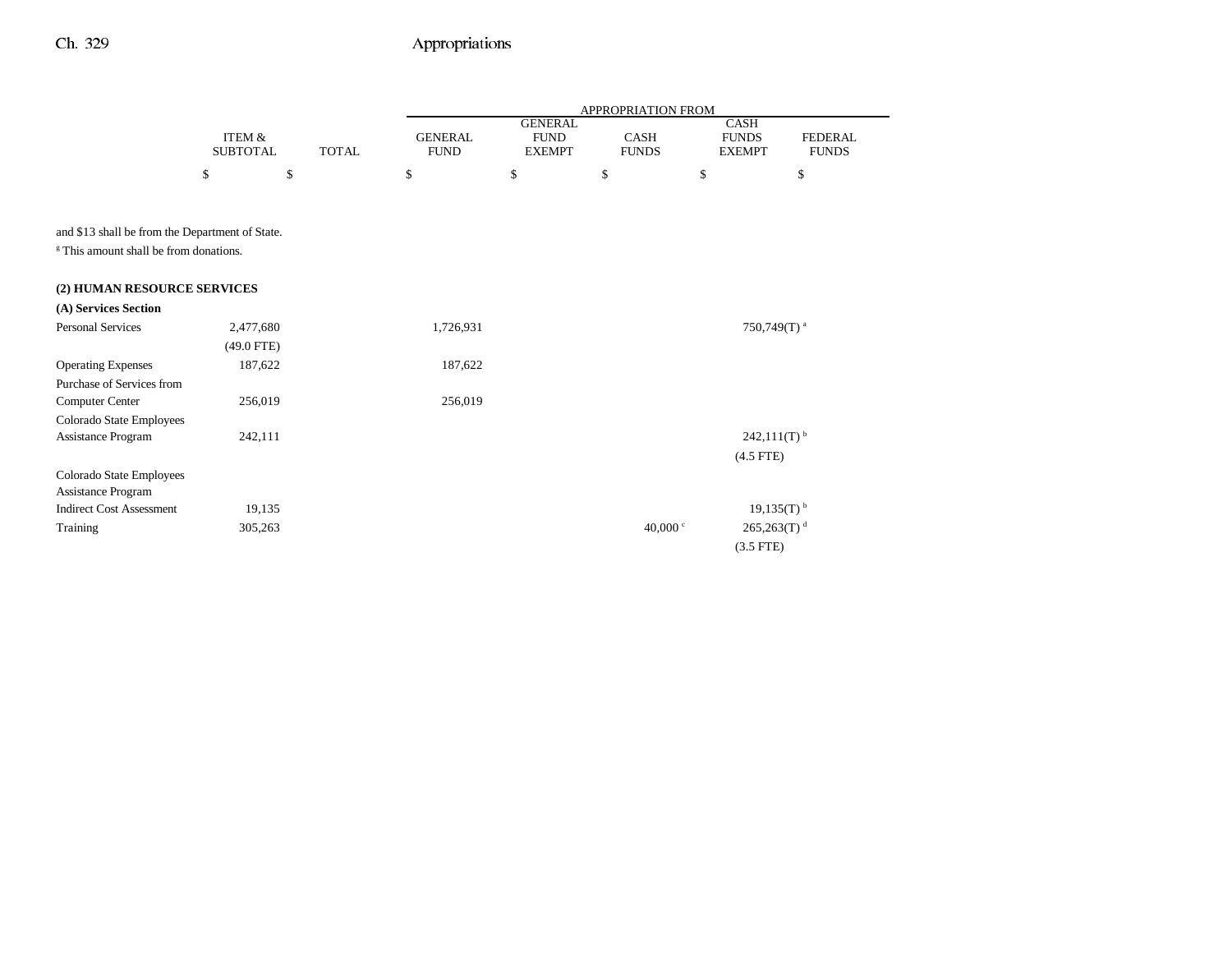| <b>Training Indirect Cost</b><br>Assessment | 15,016    |                |
|---------------------------------------------|-----------|----------------|
| Performance Based Pay                       |           |                |
| Personal Services <sup>138</sup>            | 333,348   | 333,348        |
|                                             |           | $(2.0$ FTE $)$ |
| Performance Based Pay                       |           |                |
| <b>Operating Expenses</b>                   | 223,168   | 223,168        |
| Performance Based Pay                       |           |                |
| Legal Services for 211                      |           |                |
| hours                                       | 10,128    | 10,128         |
|                                             | 4,069,490 |                |

a This amount shall be from indirect cost recoveries from other divisions within the department.

b These amounts shall be from Colorado State Employees Assistance Program revenues from state agencies.

 $\degree$  This amount shall be from the sale of job reference manuals and training revenues from non-state agencies.

 $^{\rm d}$  These amounts shall be from training revenues from state agencies.

### **(B) Benefits**

| <b>Personal Services</b>        | 684.268      |                        |                      |
|---------------------------------|--------------|------------------------|----------------------|
|                                 | $(11.0$ FTE) |                        |                      |
| <b>Operating Expenses</b>       | 66,247       |                        |                      |
| <b>Utilization Review</b>       | 78,500       |                        |                      |
| Deferred Compensation           |              |                        |                      |
| Administration and              |              |                        |                      |
| Communication                   | 464,460      |                        |                      |
| <b>Indirect Cost Assessment</b> | 12,151       |                        |                      |
|                                 | 1,305,626    | $661,109$ <sup>a</sup> | 644.517 <sup>b</sup> |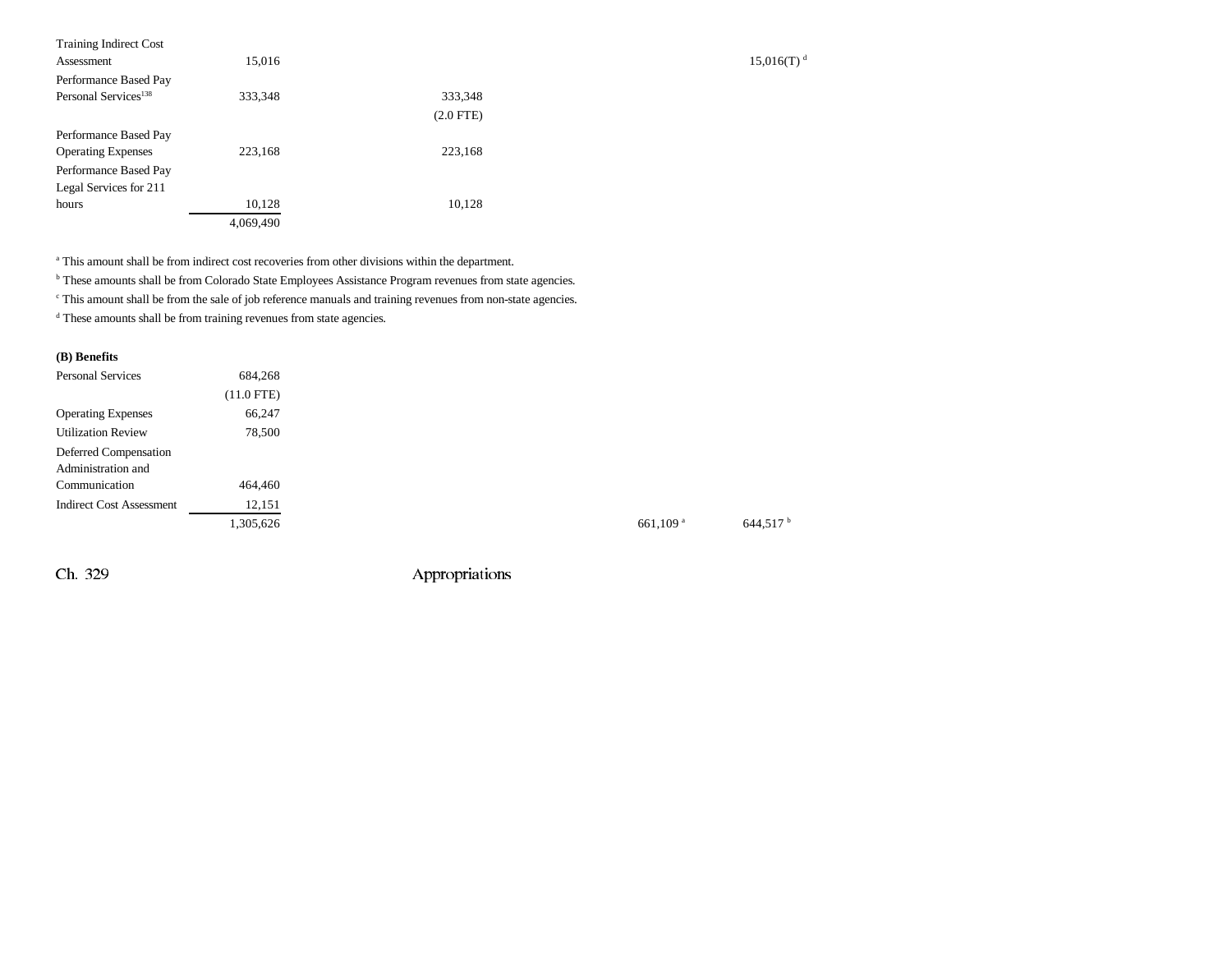|                 |              |             |                | APPROPRIATION FROM |               |                |
|-----------------|--------------|-------------|----------------|--------------------|---------------|----------------|
|                 |              |             | <b>GENERAL</b> |                    | CASH          |                |
| ITEM &          |              | GENERAL     | <b>FUND</b>    | CASH               | <b>FUNDS</b>  | <b>FEDERAL</b> |
| <b>SUBTOTAL</b> | <b>TOTAL</b> | <b>FUND</b> | <b>EXEMPT</b>  | <b>FUNDS</b>       | <b>EXEMPT</b> | <b>FUNDS</b>   |
|                 |              |             |                |                    |               |                |
|                 |              |             |                |                    |               |                |

a This amount shall be from the Deferred Compensation program.

<sup>b</sup> This amount shall be from the Employee Benefits Program, which is counted as cash funds exempt because the funds are generated from employee contributions.

### **(C) Liability, Property, and Workers' Compensation**

| Liability and Property          |            |                  |                              |
|---------------------------------|------------|------------------|------------------------------|
| <b>Personal Services</b>        | 264,818    |                  | $264,818(T)^{a}$             |
|                                 |            |                  | $(4.0$ FTE)                  |
| Liability and Property          |            |                  |                              |
| <b>Operating Expenses</b>       | 17,356     |                  | $17,356(T)^{a}$              |
| <b>Audit Expenses</b>           | 35,000     |                  | $35,000(T)^{b}$              |
|                                 | 60,000     |                  | $60,000(T)$ <sup>b</sup>     |
| <b>Liability Premiums</b>       | 8,100,594  | $291.340$ c      | $7,809,254(T)^d$             |
|                                 | 8,695,594  |                  | $8,404,254(T)$ <sup>d</sup>  |
| <b>Property Premiums</b>        | 3,574,304  | 44,800 $\degree$ | 3,529,504 $(T)$ <sup>e</sup> |
| Workers' Compensation           |            |                  |                              |
| Premiums                        | 31,033,235 | $121,597$ c      | $30,911,638(T)$ <sup>f</sup> |
|                                 |            |                  | $(6.0$ FTE)                  |
| <b>Indirect Cost Assessment</b> | 44,282     |                  | 44,282(T) $^{\rm b}$         |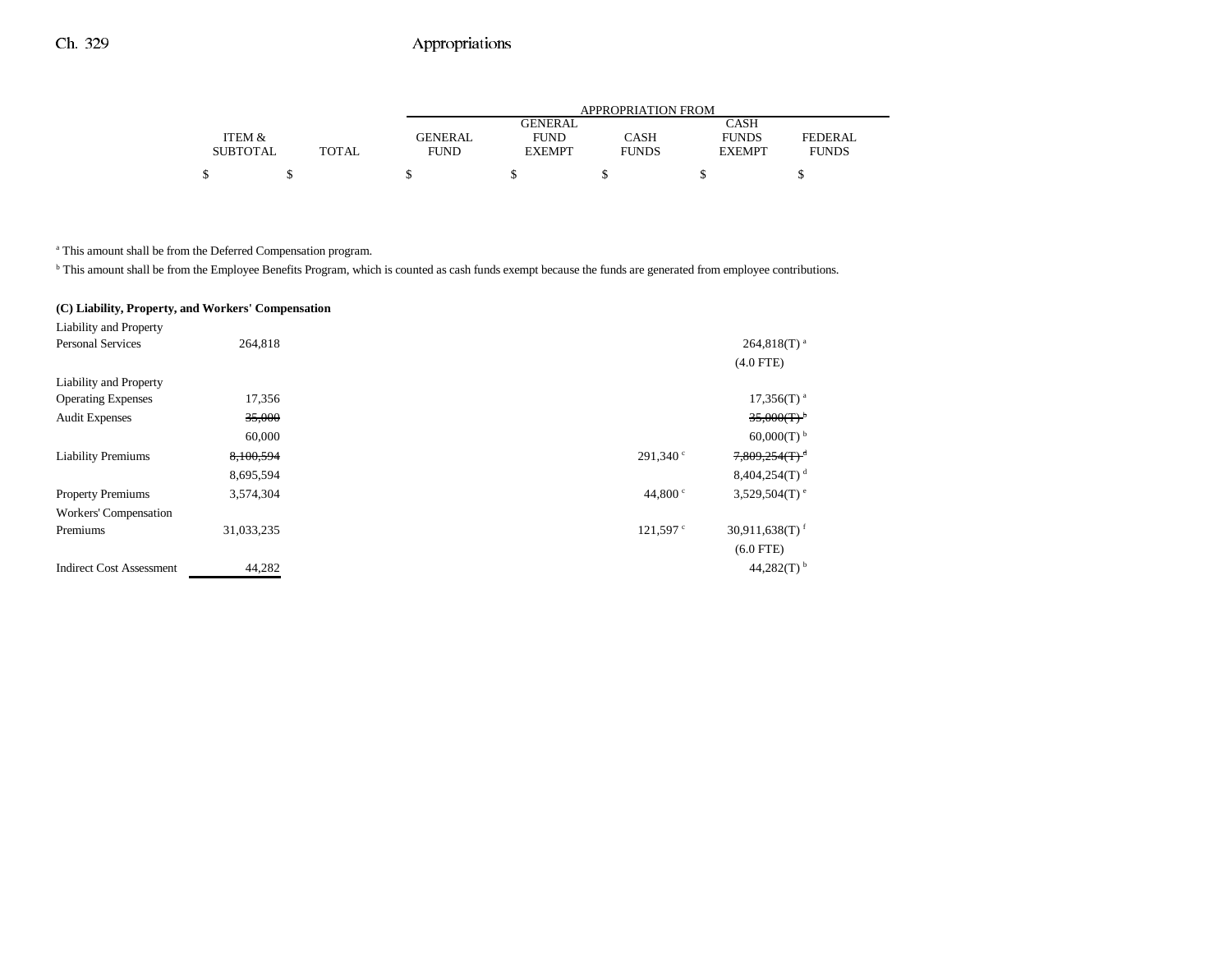a These amounts shall be from the Risk Management Fund and the Property Fund.

<sup>b</sup> These amounts shall be from the Risk Management Fund, the Property Fund, and the Workers' Compensation Insurance Account.

c Of these amounts, \$55,095 shall be from the State Fair Authority, \$166,343 shall be from the Colorado Compensation Insurance Authority, \$195,074 shall be from the Colorado Student Loan Program, and \$41,225(T) from Colorado State Lottery.

d Of this amount, \$2,422 shall be from the Department of Education, \$1,658,748 shall be from the Department of Higher Education, \$1,943,628 shall be from the Department of Transportation, \$25,696 shall be from reserves in the Risk Management Fund, and \$4,178,760 \$4,773,760 shall be from state agency appropriations to the Risk Management Fund.

e Of this amount, \$40,920 shall be from the Department of Education, \$1,834,110 shall be from the Department of Higher Education, \$131,254 shall be from the Department of Transportation, \$474,304 shall be from reserves in the Property Fund, and \$1,048,916 shall be from state agency appropriations to the Property Fund.

f Of this amount, \$1,313,892 shall be from the Department of Education, \$4,559,906 shall be from the Department of Higher Education, \$3,916,930 shall be from the Department of Transportation, \$1,586,661 shall be from reserves in the Risk Management Fund, and \$19,534,249 shall be from state agency appropriations for workers' compensation premiums.

|                               |             | 48,444,705<br>49,064,705 |         |                    |                       |
|-------------------------------|-------------|--------------------------|---------|--------------------|-----------------------|
| (3) PERSONNEL<br><b>BOARD</b> |             |                          |         |                    |                       |
| Personal Services             | 301,953     |                          |         |                    |                       |
|                               | $(5.0$ FTE) |                          |         |                    |                       |
| <b>Operating Expenses</b>     | 21,957      |                          |         |                    |                       |
|                               |             | 323,910                  | 321,910 | 1,200 <sup>a</sup> | $800(T)$ <sup>b</sup> |

a This amount shall be from receipts collected for copies of information and case documentation.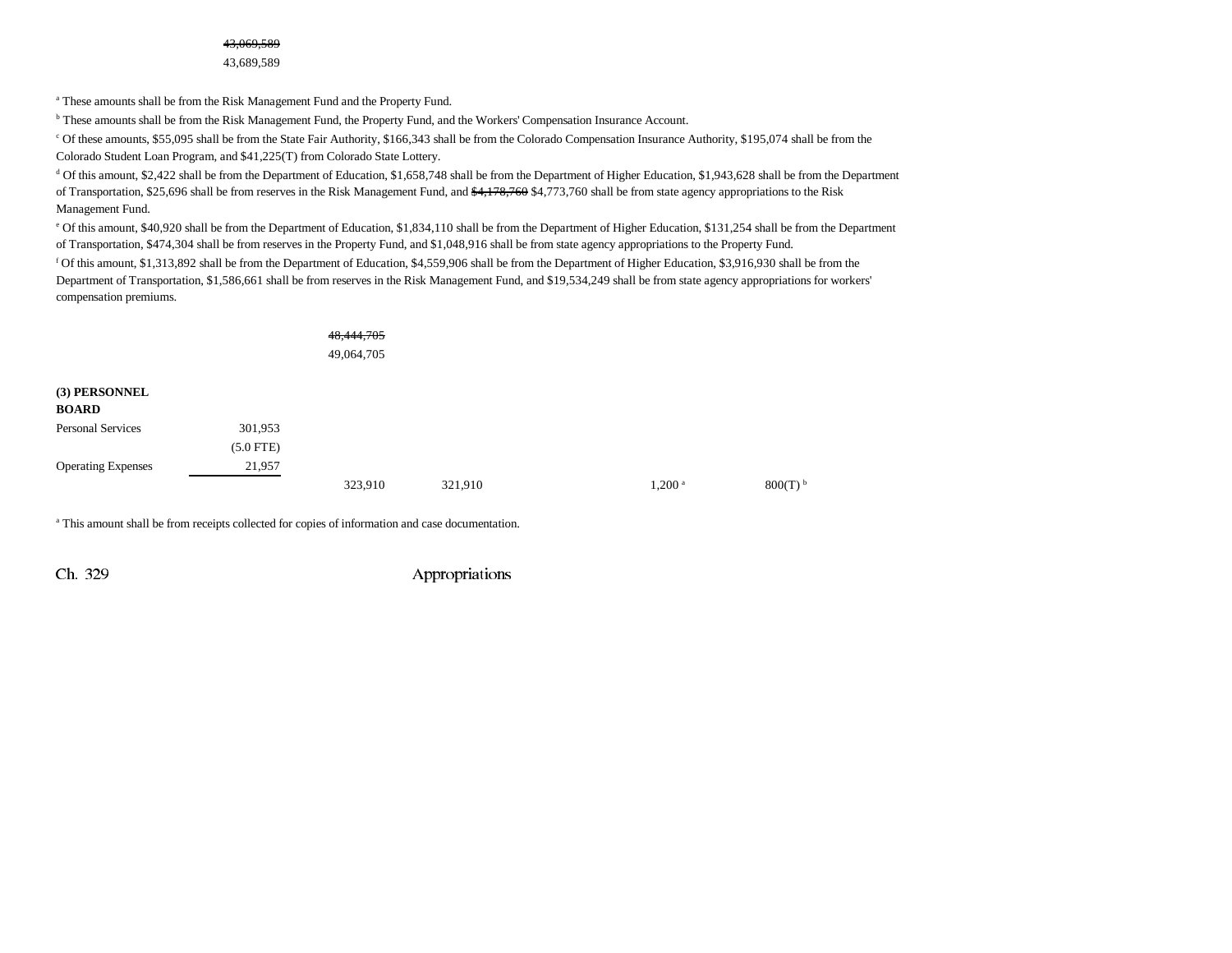|                 |              |             |                | APPROPRIATION FROM |               |                |
|-----------------|--------------|-------------|----------------|--------------------|---------------|----------------|
|                 |              |             | <b>GENERAL</b> |                    | CASH          |                |
| ITEM &          |              | GENERAL     | <b>FUND</b>    | <b>CASH</b>        | <b>FUNDS</b>  | <b>FEDERAL</b> |
| <b>SUBTOTAL</b> | <b>TOTAL</b> | <b>FUND</b> | <b>EXEMPT</b>  | <b>FUNDS</b>       | <b>EXEMPT</b> | <b>FUNDS</b>   |
|                 |              |             |                |                    |               |                |
|                 |              |             |                |                    |               |                |

b This amount shall be from receipts from other state agencies for copies of information and case documentation.

| (4) INFORMATION MANAGEMENT COMMISSION <sup>139, 140</sup>              |                |                      |                      |
|------------------------------------------------------------------------|----------------|----------------------|----------------------|
| <b>Personal Services</b>                                               | 486,217        |                      |                      |
|                                                                        | $(8.0$ FTE $)$ |                      |                      |
| <b>Operating Expenses</b>                                              | 52,259         |                      |                      |
| <b>Contractual Services</b>                                            | 149,038        |                      |                      |
| Year 2000 Compliance <sup>141</sup>                                    | 660,800        |                      |                      |
|                                                                        | 625,867        |                      |                      |
|                                                                        | $(1.0$ FTE)    |                      |                      |
|                                                                        |                | <del>1,348,314</del> | <del>1,348,314</del> |
|                                                                        |                | 1,313,381            | 1,313,381            |
| (5) CENTRAL<br><b>SERVICES</b><br>(A) Administration<br><b>Section</b> |                |                      |                      |
| <b>Personal Services</b>                                               | 540,176        |                      |                      |
|                                                                        |                |                      |                      |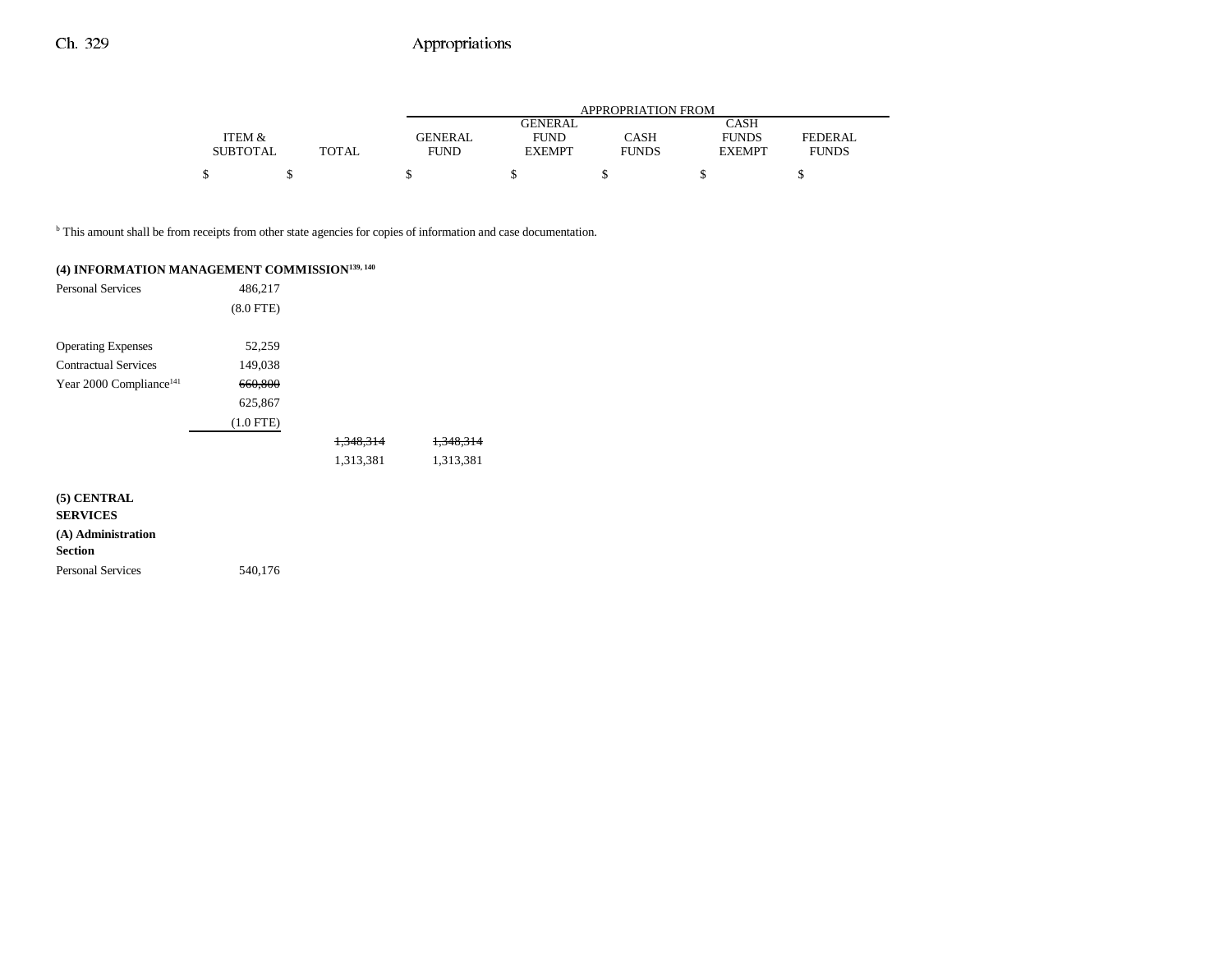|                                 | $(11.3$ FTE) |
|---------------------------------|--------------|
| <b>Operating Expenses</b>       | 129,922      |
| Purchase of Services from       |              |
| Computer Center                 | 36,700       |
| <b>Indirect Cost Assessment</b> | 798,817      |
|                                 | 1,505,615    |

a This amount shall be from user fees.

<sup>b</sup> This amount shall be from various sections of Central Services.

| (B) Reprographics         |              |                       |
|---------------------------|--------------|-----------------------|
| <b>Personal Services</b>  | 1,150,152    |                       |
|                           | $(36.1$ FTE) |                       |
| <b>Operating Expenses</b> | 2,116,603    |                       |
| Replace Copier            | 48,268       |                       |
|                           | 3,315,023    | $218,000^{\text{ a}}$ |

a Of this amount, \$30,168(T) shall be from user fees from Correctional Industries, \$4,455(T) shall be from user fees from Colorado State Lottery, and \$183,377 shall be from other user fees.

<sup>b</sup> This amount shall be from user fees from state agencies.

## **(C) Microfilm142**

| <b>Personal Services</b>  | 326,308              |  |
|---------------------------|----------------------|--|
|                           | $(13.0 \text{ FTE})$ |  |
| <b>Operating Expenses</b> | 94.100               |  |
|                           | 420,408              |  |

96,000 a  $324,408(T)$  b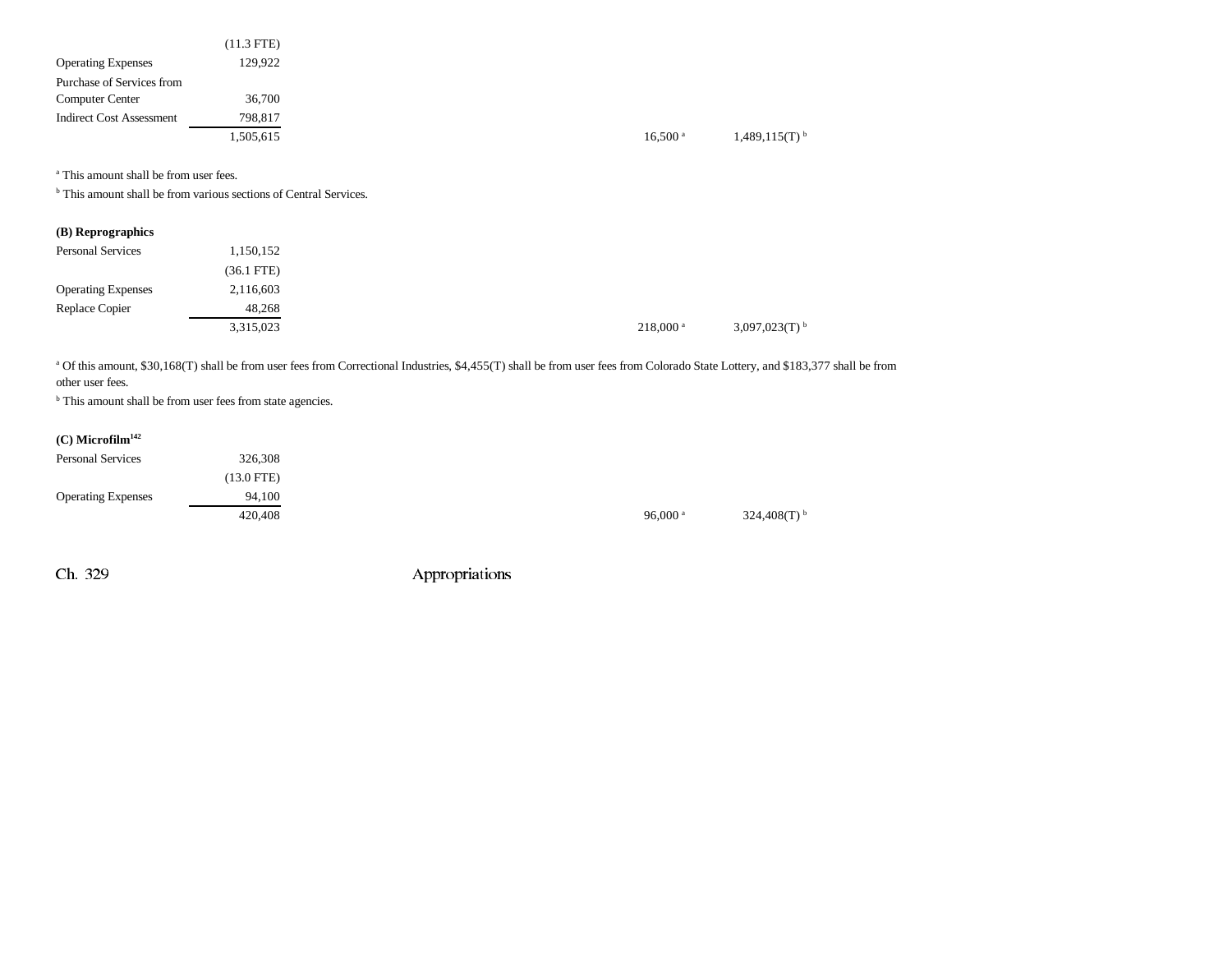|                 |              |                |                | APPROPRIATION FROM |               |                |
|-----------------|--------------|----------------|----------------|--------------------|---------------|----------------|
|                 |              |                | <b>GENERAL</b> |                    | CASH          |                |
| ITEM &          |              | <b>GENERAL</b> | <b>FUND</b>    | CASH               | <b>FUNDS</b>  | <b>FEDERAL</b> |
| <b>SUBTOTAL</b> | <b>TOTAL</b> | <b>FUND</b>    | <b>EXEMPT</b>  | <b>FUNDS</b>       | <b>EXEMPT</b> | <b>FUNDS</b>   |
|                 |              |                |                |                    |               |                |

a This amount shall be from user fees.

 $^{\rm b}$  This amount shall be from user fees from state agencies.

## **(D) Motor Pool/Garage/Fleet Management**

| (1) Fleet Management           |            |  |                        |                             |
|--------------------------------|------------|--|------------------------|-----------------------------|
| Program Expense                | 9,272,321  |  |                        |                             |
|                                | (11.2 FTE) |  |                        |                             |
| <b>Fleet Management System</b> | 75,000     |  |                        |                             |
|                                | 9,347,321  |  | $454,056$ <sup>a</sup> | $8,893,265(T)$ <sup>b</sup> |

a This amount shall be from user fees.

<sup>b</sup> This amount shall be from user fees from state agencies.

## (2) Vehicle Replacement

| Administration      | 534,552     |
|---------------------|-------------|
|                     | $(7.3$ FTE) |
| Vehicle Replacement |             |
| Expense             | 9,998,127   |
|                     | 10.006.184  |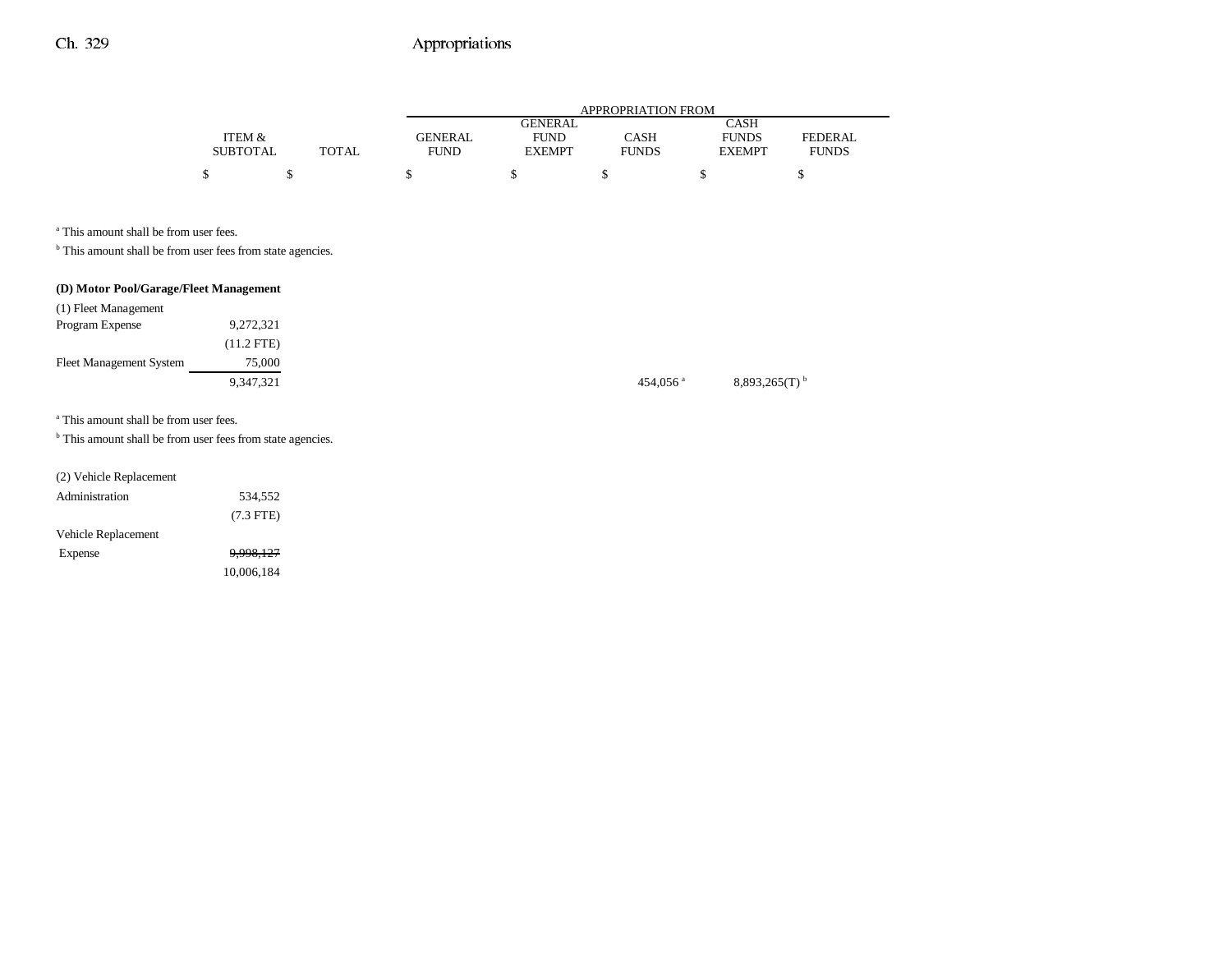| Treasury Loan Payback | 1.902.930             |  |                      |                              |
|-----------------------|-----------------------|--|----------------------|------------------------------|
|                       | 1.905.611             |  |                      |                              |
|                       | <del>12,435,609</del> |  | 721,592 <sup>a</sup> | 11,714,017(T)                |
|                       | 12,446,347            |  |                      | $11,724,755(T)$ <sup>b</sup> |

<sup>a</sup> Of this amount \$161,340(T) shall be from user fees from Correctional Industries, \$169,192(T) shall be from user fees from Colorado State Lottery, and \$391,060 shall be from other user fees.

<sup>b</sup> This amount shall be from user fees from state agencies.

|  | (E) Mail Services |
|--|-------------------|
|--|-------------------|

| <b>Personal Services</b>  | 876,128      |                      |                             |
|---------------------------|--------------|----------------------|-----------------------------|
|                           | $(34.4$ FTE) |                      |                             |
| <b>Operating Expenses</b> | 4,067,370    |                      |                             |
|                           | 4,943,498    | 595,155 <sup>a</sup> | $4,348,343(T)$ <sup>b</sup> |

<sup>a</sup> Of this amount, \$41,016(T) shall be from user fees from Correctional Industries and \$554,139 shall be from other user fees.

 $^{\rm b}$  This amount shall be from user fees from state agencies.

#### **(F) Central Collections**

| <b>Personal Services</b>   | 633.844      |  |
|----------------------------|--------------|--|
|                            | $(19.0$ FTE) |  |
| <b>Operating Expenses</b>  | 260.769      |  |
|                            | 281,062      |  |
| Indirect Cost Assessment   | 43.032       |  |
| Collection of Debts Due to |              |  |
| the State                  | 1.291        |  |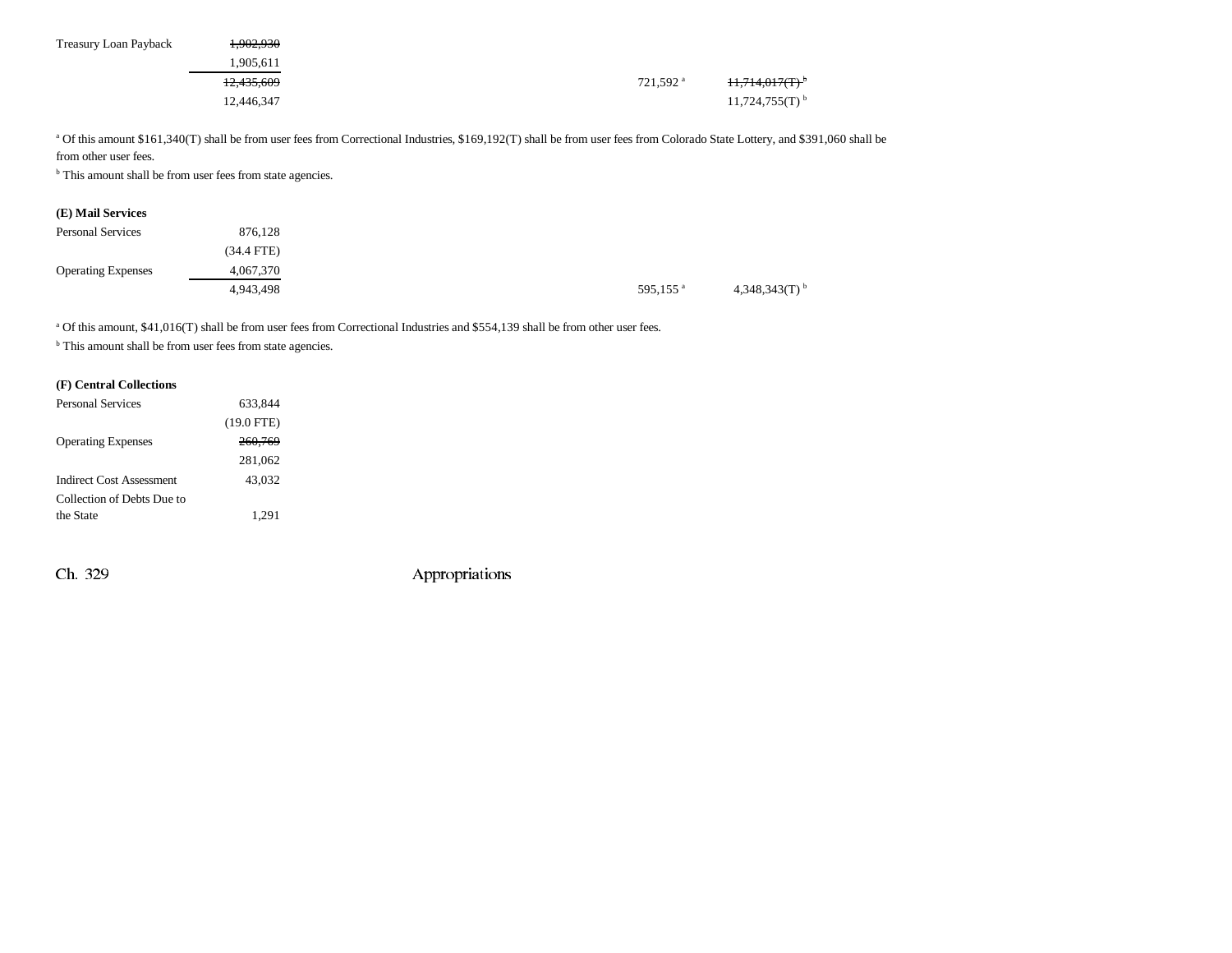|                           |                 |              |                | <b>APPROPRIATION FROM</b>     |                          |                           |                |  |
|---------------------------|-----------------|--------------|----------------|-------------------------------|--------------------------|---------------------------|----------------|--|
|                           | ITEM &          |              | <b>GENERAL</b> | <b>GENERAL</b><br><b>FUND</b> | <b>CASH</b>              | CASH<br><b>FUNDS</b>      | <b>FEDERAL</b> |  |
|                           | <b>SUBTOTAL</b> | <b>TOTAL</b> | <b>FUND</b>    | <b>EXEMPT</b>                 | <b>FUNDS</b>             | <b>EXEMPT</b>             | <b>FUNDS</b>   |  |
|                           | \$              | \$           | \$             | \$                            | \$                       | \$                        | \$             |  |
|                           |                 |              |                |                               |                          |                           |                |  |
| Purchase of Services from |                 |              |                |                               |                          |                           |                |  |
| <b>Computer Center</b>    | 47,151          |              |                |                               |                          |                           |                |  |
|                           | 986,087         |              |                |                               | $15,000(T)$ <sup>a</sup> | $971,087(T)$ <sup>b</sup> |                |  |
|                           | 1,006,380       |              |                |                               |                          | 991,380(T) $^{\rm b}$     |                |  |
|                           |                 |              |                |                               |                          |                           |                |  |

<sup>a</sup> This amount shall be from collection fees from Correctional Industries.

 $^{\rm b}$  This amount shall be from collection receipts previously booked as cash.

32,953,561 32,984,592

### **(6) ACCOUNTS AND CONTROL**

| <b>Personal Services</b>  | 1.670.975    |
|---------------------------|--------------|
|                           | $(28.0$ FTE) |
| <b>Operating Expenses</b> | 77.842       |
| Purchase of Services from |              |
| Computer Center           | 17,614       |
| Statewide Contract        |              |
| Management                | 90.500       |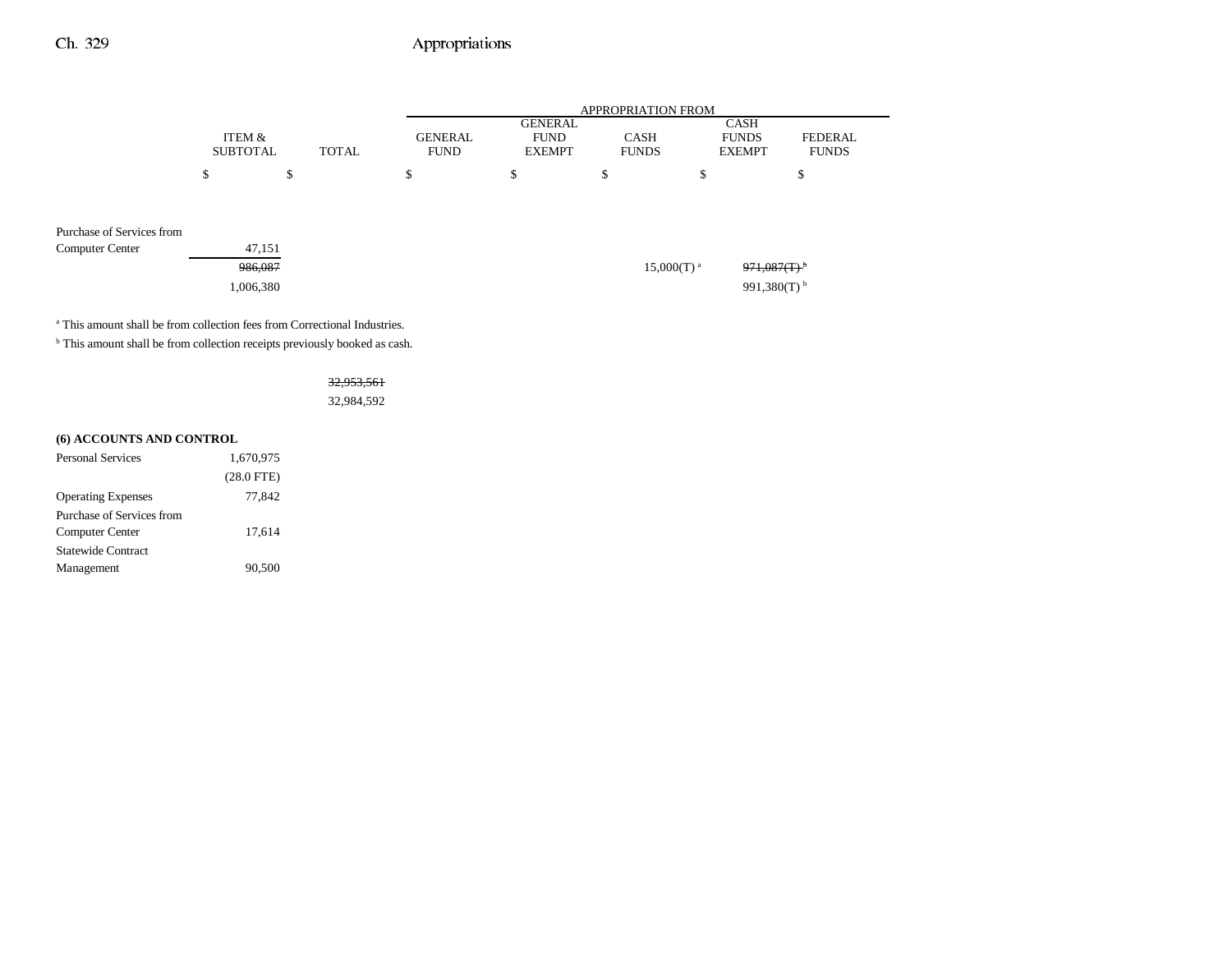| <b>Statewide Contract</b> |        |           |         |                    |
|---------------------------|--------|-----------|---------|--------------------|
| Management Legal          |        |           |         |                    |
| Services for 300 hours    | 14.400 |           |         |                    |
|                           |        | 1,871,331 | 126,216 | $1,745,115(T)^{a}$ |

a Of this amount, \$109,608 shall be from statewide indirect cost recoveries from the Department of Labor and Employment, \$1,465,588 shall be from statewide indirect cost recoveries from the Department of Transportation, \$129,919 shall be from statewide indirect cost recoveries from the Department of State, and \$40,000 shall be from user fees from state agencies.

#### **(7) COLORADO INFORMATION TECHNOLOGY SERVICES**

| (A) Business Services     |                                                                       |         |                            |
|---------------------------|-----------------------------------------------------------------------|---------|----------------------------|
| <b>Personal Services</b>  | 436,522                                                               |         |                            |
|                           | $(8.0$ FTE)                                                           |         |                            |
| <b>Operating Expenses</b> | 14,400                                                                |         |                            |
|                           | 450,922                                                               | 303,421 | $147,501(T)$ <sup>a</sup>  |
|                           | <sup>a</sup> This amount shall be from user fees from state agencies. |         |                            |
| (B) Customer Service      |                                                                       |         |                            |
| <b>Personal Services</b>  | 541,237                                                               |         |                            |
|                           | $(10.0$ FTE)                                                          |         |                            |
| <b>Operating Expenses</b> | 18,000                                                                |         |                            |
|                           |                                                                       |         |                            |
|                           | 559,237                                                               | 93,440  | 465,797 $(T)$ <sup>a</sup> |
|                           | <sup>a</sup> This amount shall be from user fees from state agencies. |         |                            |

#### **(C) Communications Services**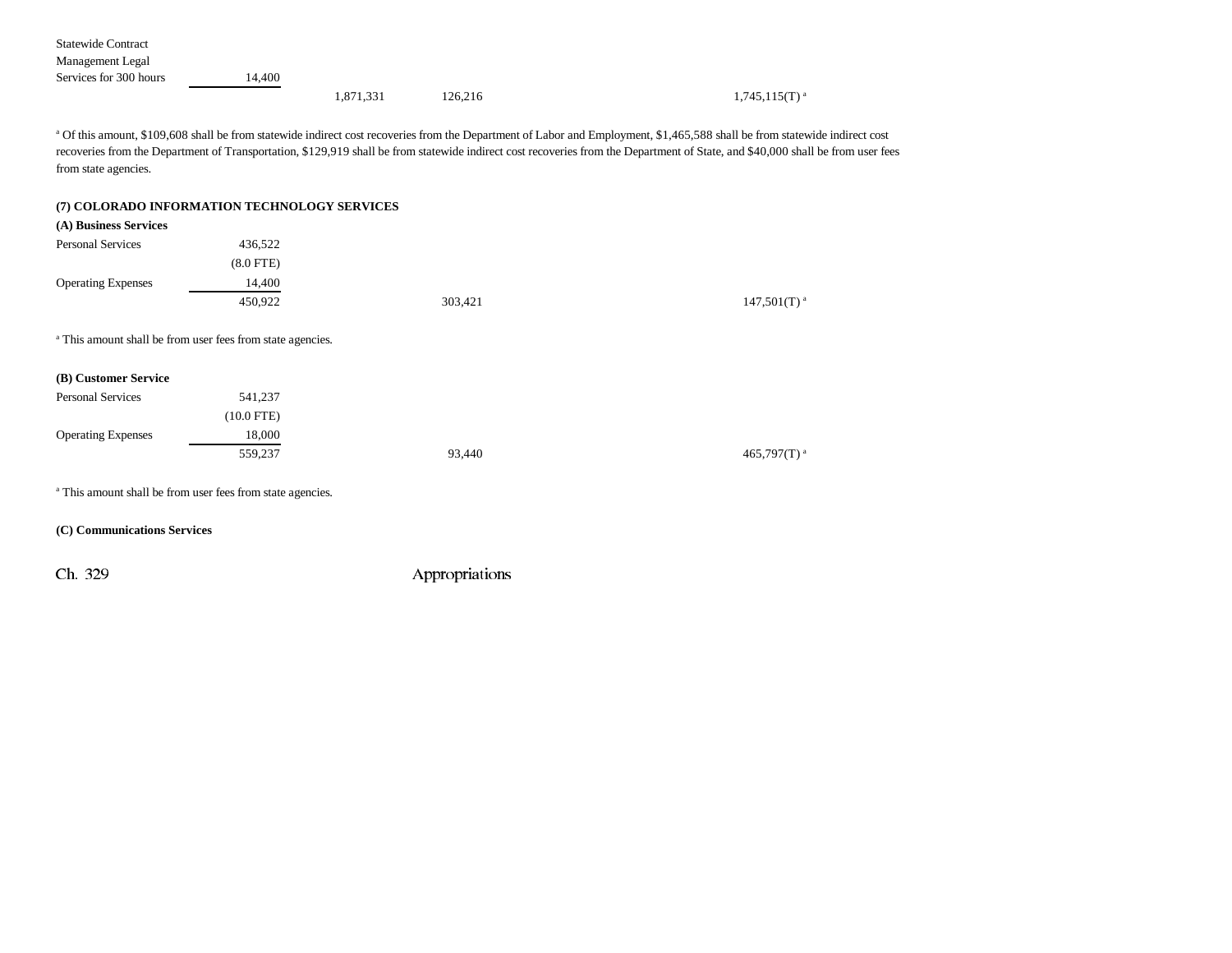|                           |                           |           |              |                               |                                                | APPROPRIATION FROM          |                                              |                                |
|---------------------------|---------------------------|-----------|--------------|-------------------------------|------------------------------------------------|-----------------------------|----------------------------------------------|--------------------------------|
|                           | ITEM &<br><b>SUBTOTAL</b> |           | <b>TOTAL</b> | <b>GENERAL</b><br><b>FUND</b> | <b>GENERAL</b><br><b>FUND</b><br><b>EXEMPT</b> | <b>CASH</b><br><b>FUNDS</b> | <b>CASH</b><br><b>FUNDS</b><br><b>EXEMPT</b> | <b>FEDERAL</b><br><b>FUNDS</b> |
|                           | \$                        | \$        |              | \$                            | \$                                             | \$                          | \$                                           | \$                             |
|                           |                           |           |              |                               |                                                |                             |                                              |                                |
| <b>Personal Services</b>  |                           | 2,496,685 |              | 2,446,131                     |                                                |                             |                                              | $50,554(T)^{a}$                |
|                           |                           |           |              | $(45.0$ FTE)                  |                                                |                             | $(1.0$ FTE)                                  |                                |
| <b>Operating Expenses</b> |                           | 163,813   |              | 163,813                       |                                                |                             |                                              |                                |
| <b>Utilities</b>          |                           | 77,670    |              | 77,670                        |                                                |                             |                                              |                                |
| Local Systems             |                           |           |              |                               |                                                |                             |                                              |                                |
| Development               |                           | 90,000    |              |                               |                                                | 52,268                      |                                              | 37,732(T)                      |
|                           |                           | 2,828,168 |              |                               |                                                |                             |                                              |                                |

<sup>a</sup> This amount shall be from the Department of Public Health and Environment from unexpended moneys in the emergency medical services account within the highway users tax fund that are not distributed to counties pursuant to Section 25-3.5-603.2, C.R.S.

<sup>b</sup> This amount shall be from user fees.

c This amount shall be from user fees from state agencies.

## **(D) Network Services**

| Personal Services         | 876.238      |
|---------------------------|--------------|
|                           | $(16.0$ FTE) |
| <b>Operating Expenses</b> | 17.100       |
| Purchase of Services from |              |
| Computer Center           | 30,232       |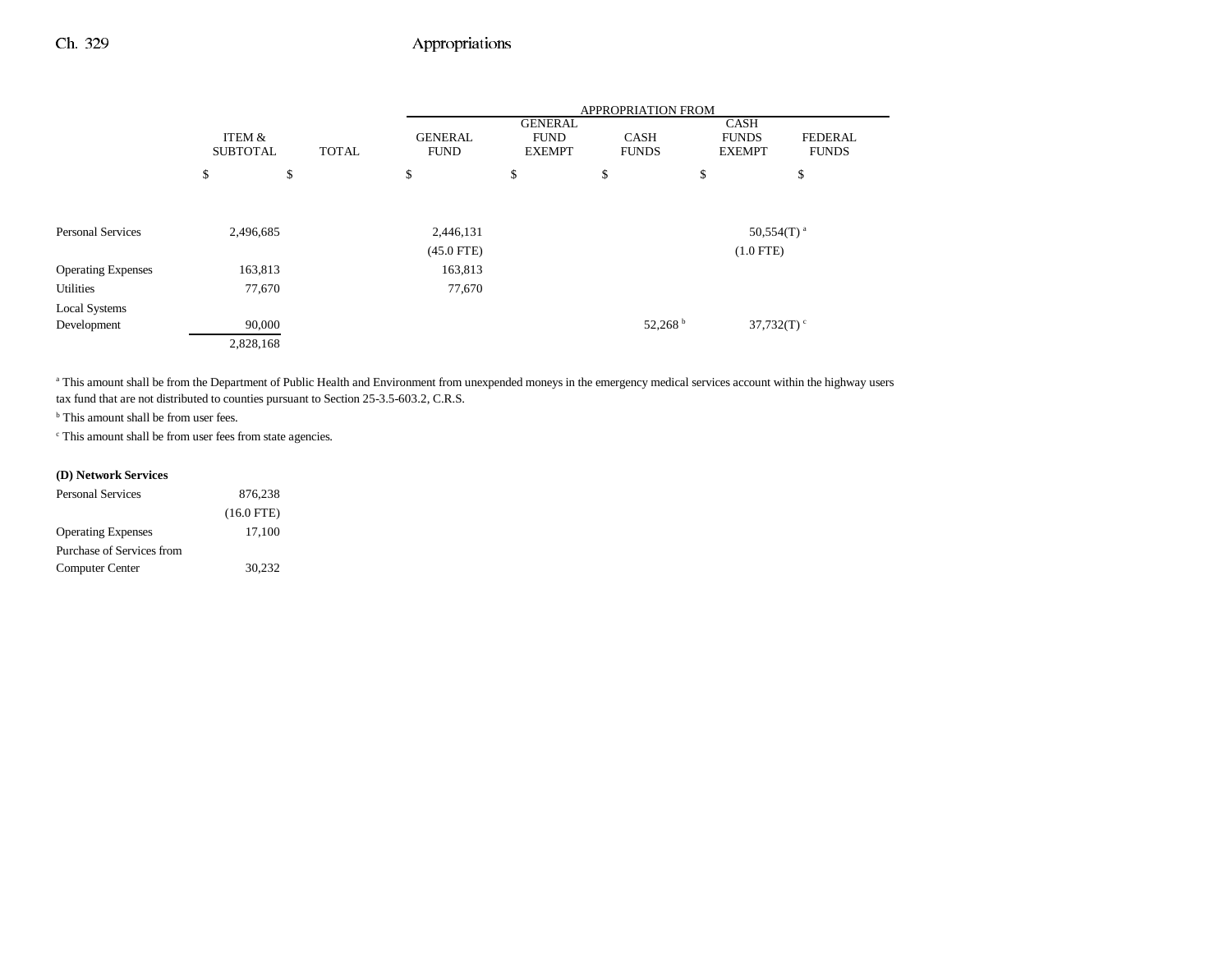| Capitol Complex                 |           |
|---------------------------------|-----------|
| Telephone and                   |           |
| Communications                  |           |
| Equipment                       | 2,136,476 |
| Long Distance Telephone         | 4,330,030 |
| Toll-free Telephone Access      |           |
| to Members of the General       |           |
| Assembly                        | 25,000    |
| <b>Indirect Cost Assessment</b> | 9,944     |
| <b>FEDERAL EXCESS FUND</b>      |           |
| <b>BALANCE PAYBACK</b>          | 517,500   |
|                                 | 7,425,020 |
|                                 | 7,942,520 |
|                                 |           |

a Of this amount, \$38,000(T) shall be from the Colorado State Lottery, \$7,000(T) shall be from Correctional Industries, and \$184,053 shall be from other user fees. <sup>b</sup> Of this amount, \$<del>25,000</del> \$25,000(T) shall be from the Legislative <del>Department and \$7,170,967</del> DEPARTMENT, \$517,500 SHALL BE A TRANSFER FROM THE GENERAL GOVERNMENT COMPUTER CENTER'S REVOLVING FUND, AND \$7,170,967(T) shall be from user fees from other state agencies.

|  | (E) Computer Services |  |
|--|-----------------------|--|
|--|-----------------------|--|

| $(92.0$ FTE) |           |
|--------------|-----------|
| 4.524.408    |           |
| 10.418       |           |
|              |           |
|              |           |
| 463.980      |           |
|              | 3,467,297 |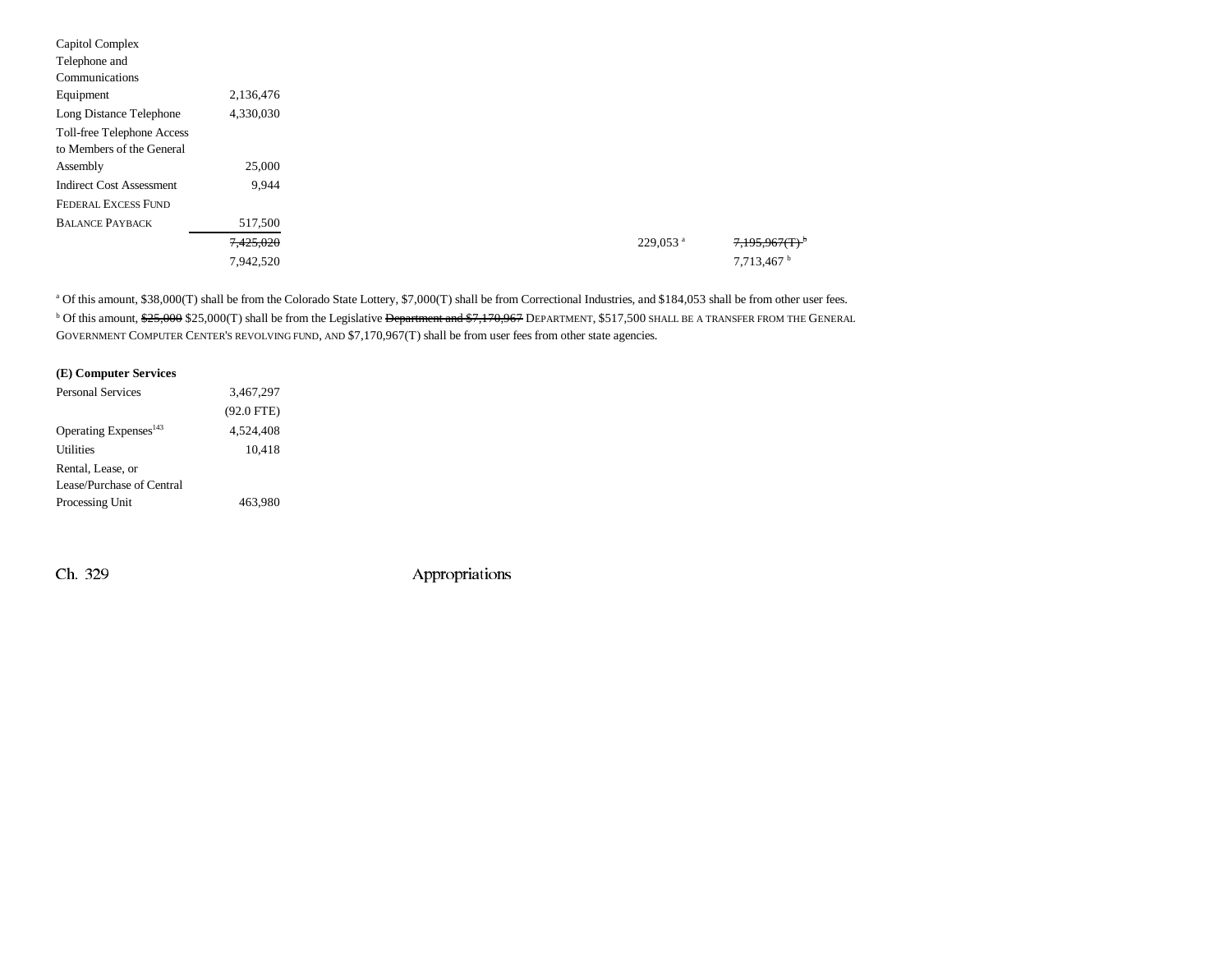|                                 |                 |              |                |                               | APPROPRIATION FROM    |                              |                |
|---------------------------------|-----------------|--------------|----------------|-------------------------------|-----------------------|------------------------------|----------------|
|                                 | ITEM &          |              | <b>GENERAL</b> | <b>GENERAL</b><br><b>FUND</b> | <b>CASH</b>           | CASH<br><b>FUNDS</b>         | <b>FEDERAL</b> |
|                                 | <b>SUBTOTAL</b> | <b>TOTAL</b> | <b>FUND</b>    | <b>EXEMPT</b>                 | <b>FUNDS</b>          | <b>EXEMPT</b>                | <b>FUNDS</b>   |
|                                 | \$              | \$           | \$             | \$                            | \$                    | \$<br>\$                     |                |
|                                 |                 |              |                |                               |                       |                              |                |
|                                 |                 |              |                |                               |                       |                              |                |
| <b>Upgrade Central</b>          |                 |              |                |                               |                       |                              |                |
| Processing Unit                 | 683,000         |              |                |                               |                       |                              |                |
| <b>Subsystem Operating</b>      |                 |              |                |                               |                       |                              |                |
| <b>Expenses</b>                 | 1,358,632       |              |                |                               |                       |                              |                |
| <b>Additional Disk Space</b>    | 166,875         |              |                |                               |                       |                              |                |
| <b>Indirect Cost Assessment</b> | 532,450         |              |                |                               |                       |                              |                |
| <b>FEDERAL EXCESS FUND</b>      |                 |              |                |                               |                       |                              |                |
| <b>BALANCE PAYBACK</b>          | 621,000         |              |                |                               |                       |                              |                |
|                                 | 11,207,060      |              |                |                               | $65,091$ <sup>a</sup> | $11,141,969(T)$ <sup>b</sup> |                |
|                                 | 11,828,060      |              |                |                               |                       | $11,762,969(T)$ <sup>b</sup> |                |

<sup>a</sup> Of this amount, \$27,400 shall be from the Colorado Student Loan Program, \$3,630(T) shall be from the Colorado State Lottery, \$6,000(T) shall be from Correctional Industries, and \$28,061 shall be from various local governments.

<sup>b</sup> This amount shall be from user fees from state agencies.

### **(F) Information/Archival Services**

| <b>Personal Services</b>  | 772,757    | 398,990 | $89.166$ <sup>a</sup> | $284,601(T)$ <sup>b</sup> |
|---------------------------|------------|---------|-----------------------|---------------------------|
|                           | (16.0 FTE) |         |                       |                           |
| <b>Operating Expenses</b> | 53,745     | 44,745  |                       | 9,000(T)                  |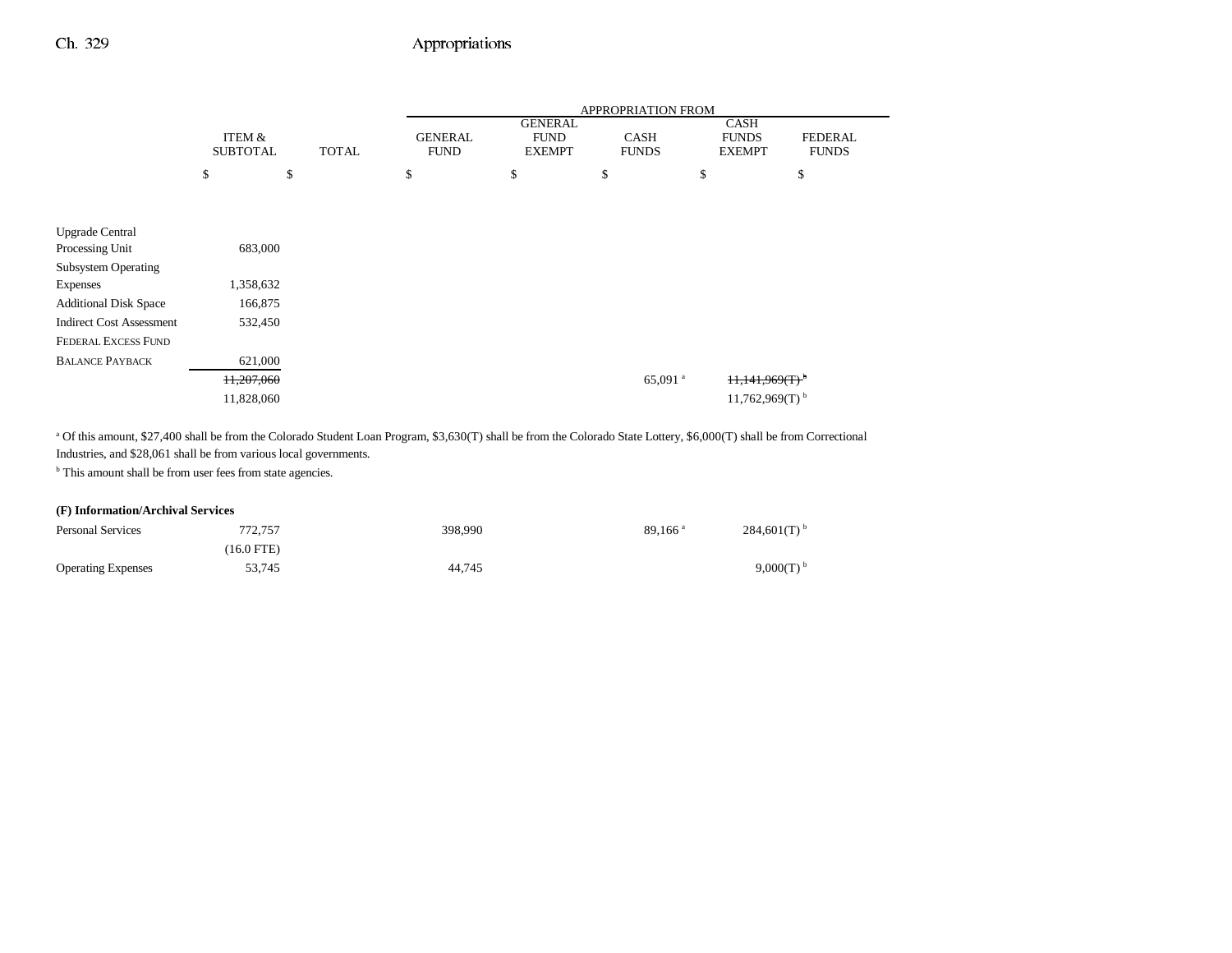| Microfilming of Permanent |         |       |
|---------------------------|---------|-------|
| Records                   | 9.372   | 9.372 |
|                           | 835,874 |       |

a This amount shall be from user fees.

**b** These amounts shall be from user fees from state agencies.

## **(G) Application Services**

| Program Expenses                    | 4,673,685       |           |                      |
|-------------------------------------|-----------------|-----------|----------------------|
|                                     | 4,591,618       |           |                      |
|                                     | $(43.5$ FTE $)$ |           |                      |
|                                     | $(42.5$ FTE)    |           |                      |
| Reinvestment Reserve <sup>144</sup> | 97,500          |           |                      |
|                                     | 4,771,185       | 4,673,685 | 97,500(T) $^{\rm a}$ |
|                                     | 4,689,118       | 4,591,618 |                      |

a This amount shall be from savings identified within Application Services at the end of fiscal year 1996-97.

### 28,077,466

29,133,899

| $(8)$ CAPITOL             |                                               |
|---------------------------|-----------------------------------------------|
| <b>COMPLEX</b>            |                                               |
|                           | (A) Housekeeping, Grounds, and Physical Plant |
| <b>Personal Services</b>  | 2.316.964                                     |
|                           | $(67.8$ FTE)                                  |
| <b>Operating Expenses</b> | 561.759                                       |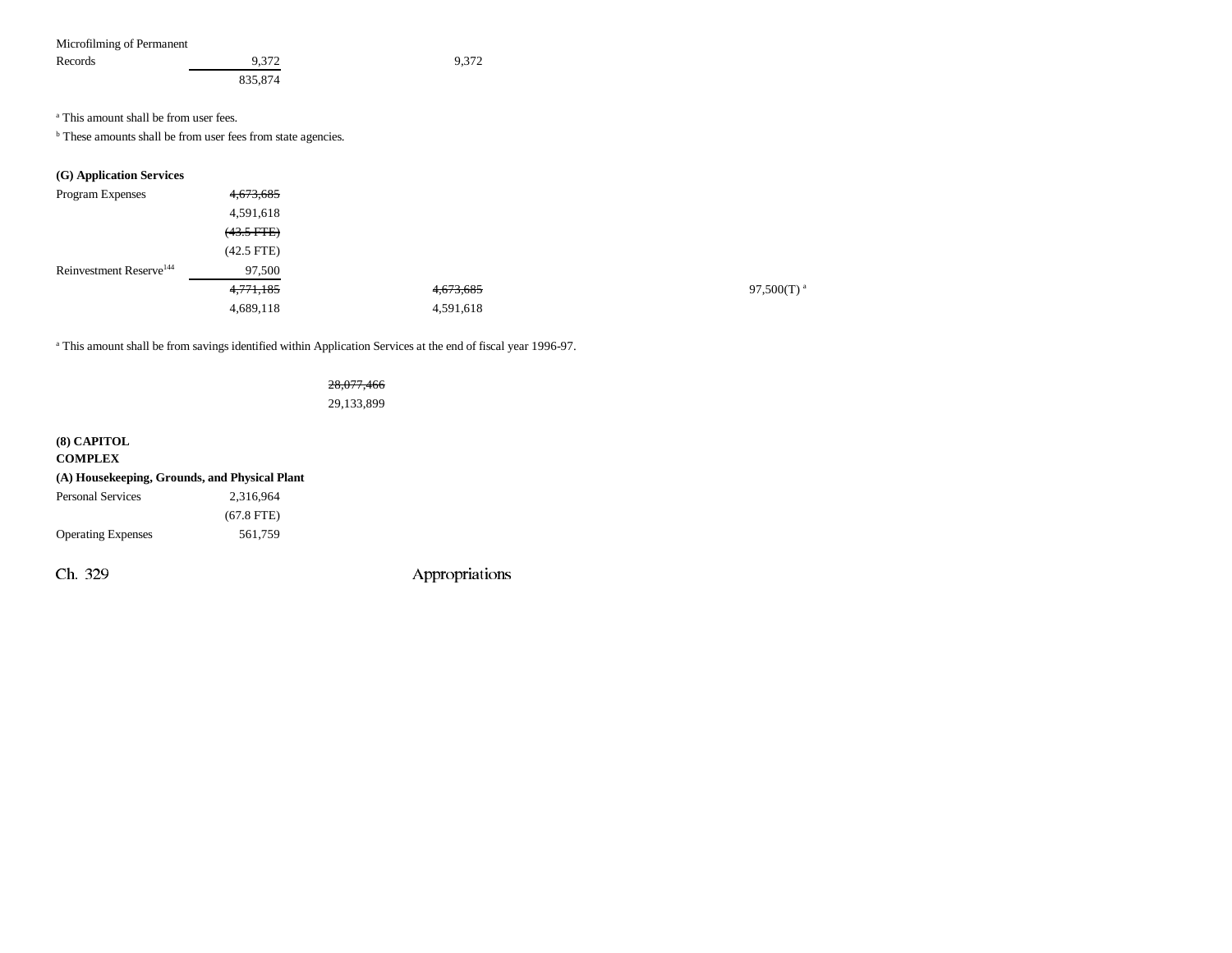|                                 |                           |              |                               |                                                | <b>APPROPRIATION FROM</b>   |                                              |                                |
|---------------------------------|---------------------------|--------------|-------------------------------|------------------------------------------------|-----------------------------|----------------------------------------------|--------------------------------|
|                                 | ITEM &<br><b>SUBTOTAL</b> | <b>TOTAL</b> | <b>GENERAL</b><br><b>FUND</b> | <b>GENERAL</b><br><b>FUND</b><br><b>EXEMPT</b> | <b>CASH</b><br><b>FUNDS</b> | <b>CASH</b><br><b>FUNDS</b><br><b>EXEMPT</b> | <b>FEDERAL</b><br><b>FUNDS</b> |
|                                 | \$                        | \$           | \$                            | \$                                             | \$                          | \$                                           | \$                             |
| <b>Utilities</b>                | 1,941,259                 |              |                               |                                                |                             |                                              |                                |
| Custodial and Security          |                           |              |                               |                                                |                             |                                              |                                |
| Contracts                       | 593,344                   |              |                               |                                                |                             |                                              |                                |
| Tree Care                       | 15,000                    |              |                               |                                                |                             |                                              |                                |
| <b>Indirect Cost Assessment</b> | 297,497                   |              |                               |                                                |                             |                                              |                                |
|                                 | 5,725,823                 |              |                               |                                                |                             | 5,725,823(T) <sup>a</sup>                    |                                |

<sup>a</sup> This amount shall be from lease payments by the state agency occupants of the Capitol Complex.

| (B) State Services Building in Grand Junction |             |
|-----------------------------------------------|-------------|
| <b>Personal Services</b>                      | 100.946     |
|                                               | $(1.0$ FTE) |
| <b>Operating Expenses</b>                     | 27,780      |
| <b>Utilities</b>                              | 47,496      |
| <b>Indirect Cost Assessment</b>               | 9,517       |
|                                               | 185,739     |

<sup>a</sup> This amount shall be from lease payments from the Colorado State Lottery.

b This amount shall be from lease payments by the state agency occupants of the Grand Junction State Office Building.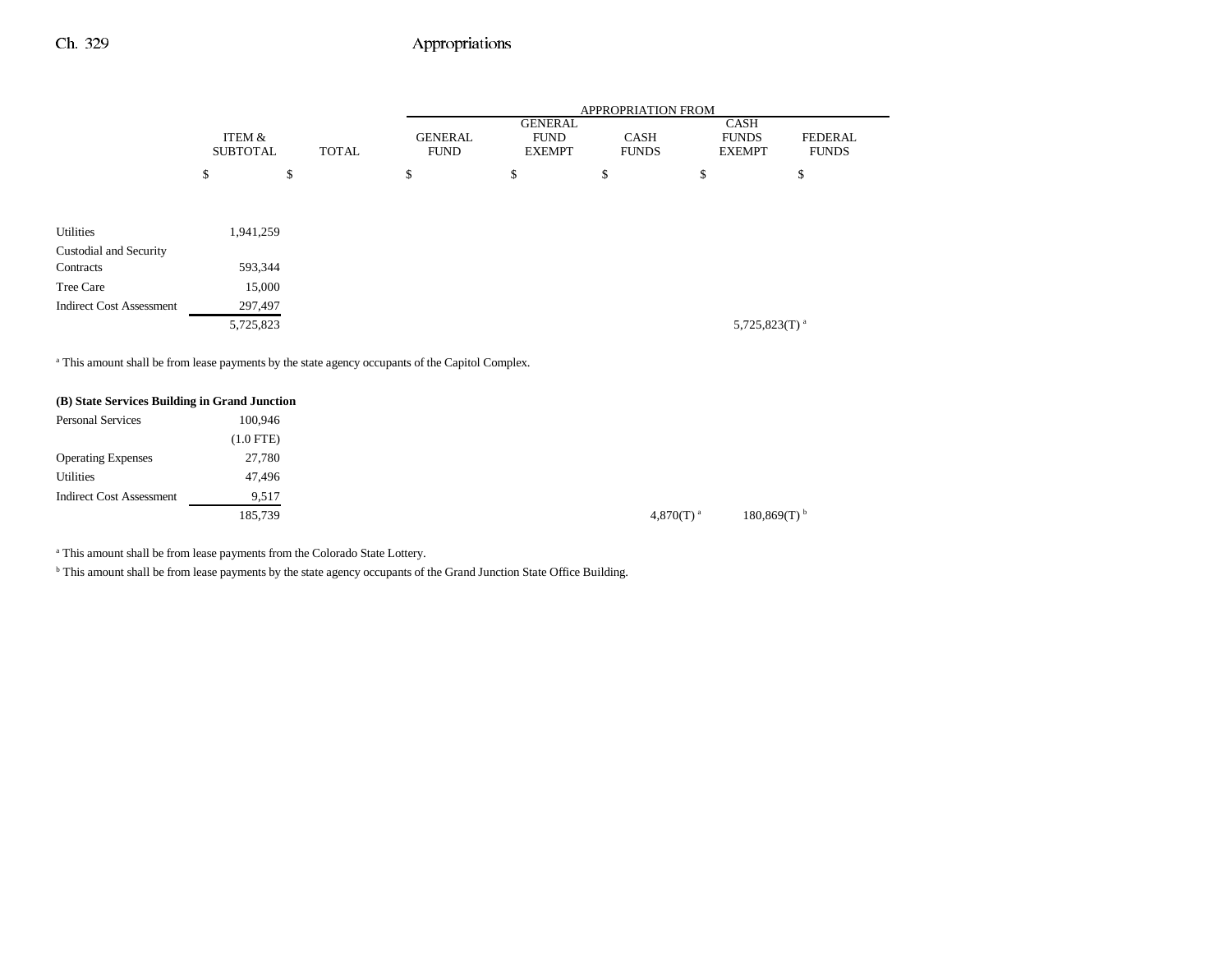### 5,911,562

## **(9) PURCHASING AND STATE BUILDINGS**

| <b>Personal Services</b>      | 806,626        |           |           |                       |
|-------------------------------|----------------|-----------|-----------|-----------------------|
|                               | $(16.0$ FTE)   |           |           |                       |
| <b>Operating Expenses</b>     | 35,555         |           |           |                       |
| Purchase of Services from     |                |           |           |                       |
| <b>Computer Center</b>        | 1,904          |           |           |                       |
| Coordination of Capital       |                |           |           |                       |
| Construction and              |                |           |           |                       |
| <b>Controlled Maintenance</b> |                |           |           |                       |
| Requests                      | 280,656        |           |           |                       |
|                               | $(4.0$ FTE)    |           |           |                       |
| Coordination and Review       |                |           |           |                       |
| of State Building Leases      | 100,082        |           |           |                       |
|                               | $(2.0$ FTE $)$ |           |           |                       |
| <b>Supplier Database</b>      | 225,000        |           |           |                       |
|                               |                | 1,449,823 | 1,224,823 | $225,000^{\text{ a}}$ |

a This amount shall be from user fees.

### **(10) ADMINISTRATIVE HEARINGS**

| Personal Services         | 2.202.112    |
|---------------------------|--------------|
|                           | $(38.0$ FTE) |
| <b>Operating Expenses</b> | 126.534      |
| Indirect Cost Assessment  | 135.539      |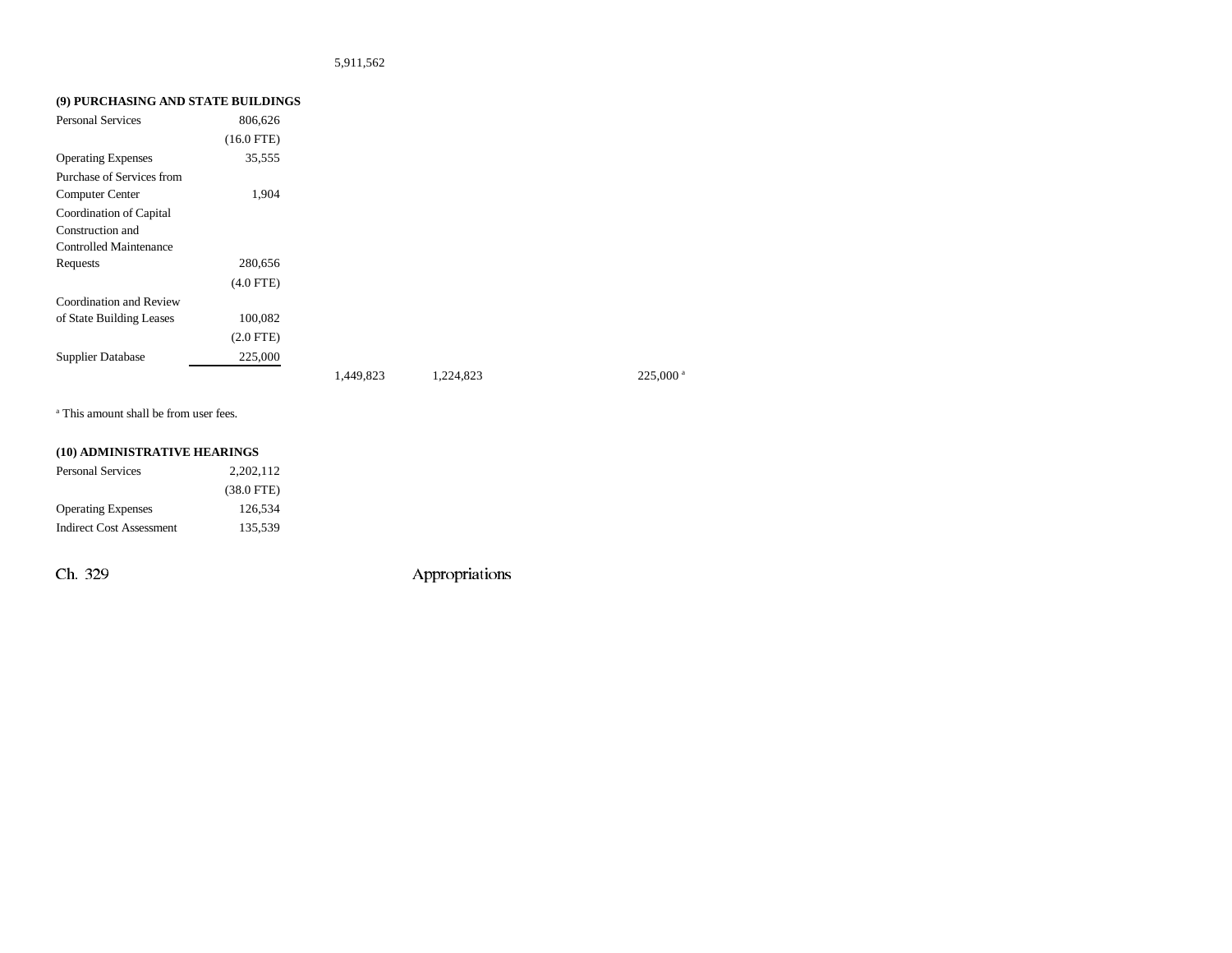|                                                                       |                                           |               |                               | <b>APPROPRIATION FROM</b>                      |                             |                                              |                                |  |
|-----------------------------------------------------------------------|-------------------------------------------|---------------|-------------------------------|------------------------------------------------|-----------------------------|----------------------------------------------|--------------------------------|--|
|                                                                       | ITEM &<br><b>SUBTOTAL</b>                 | <b>TOTAL</b>  | <b>GENERAL</b><br><b>FUND</b> | <b>GENERAL</b><br><b>FUND</b><br><b>EXEMPT</b> | <b>CASH</b><br><b>FUNDS</b> | <b>CASH</b><br><b>FUNDS</b><br><b>EXEMPT</b> | <b>FEDERAL</b><br><b>FUNDS</b> |  |
|                                                                       | \$                                        | \$            | \$                            | \$                                             | \$                          | \$                                           | \$                             |  |
| Computer Equipment                                                    | 55,670<br>2,519,855<br>$2,519,855(T)^{a}$ |               |                               |                                                |                             |                                              |                                |  |
| <sup>a</sup> This amount shall be from user fees from state agencies. |                                           |               |                               |                                                |                             |                                              |                                |  |
| <b>TOTALS PART XV</b>                                                 |                                           |               |                               |                                                |                             |                                              |                                |  |
| (PERSONNEL) <sup>2, 3, 4, 144a</sup>                                  |                                           | \$128,916,774 | \$15,927,783                  |                                                | \$4,096,635 $a$             | \$108,892,356 °                              |                                |  |
|                                                                       |                                           | \$130,609,451 | \$15,830,929                  |                                                |                             | \$110,681,887 <sup>a</sup>                   |                                |  |

<sup>a</sup> Of these amounts,  $$108,709,735$  \$109,981,766 contains a (T) notation.

**FOOTNOTES** -- The following statements are referenced to the numbered footnotes throughout section 2.

- 2 (Governor lined through this provision. See L. 97, p. 2198.)
- 3 All Departments, Totals -- The General Assembly requests that copies of all reports requested in other footnotes contained in this act be delivered to the Joint Budget Committee and the majority and minority leadership in each house of the General Assembly.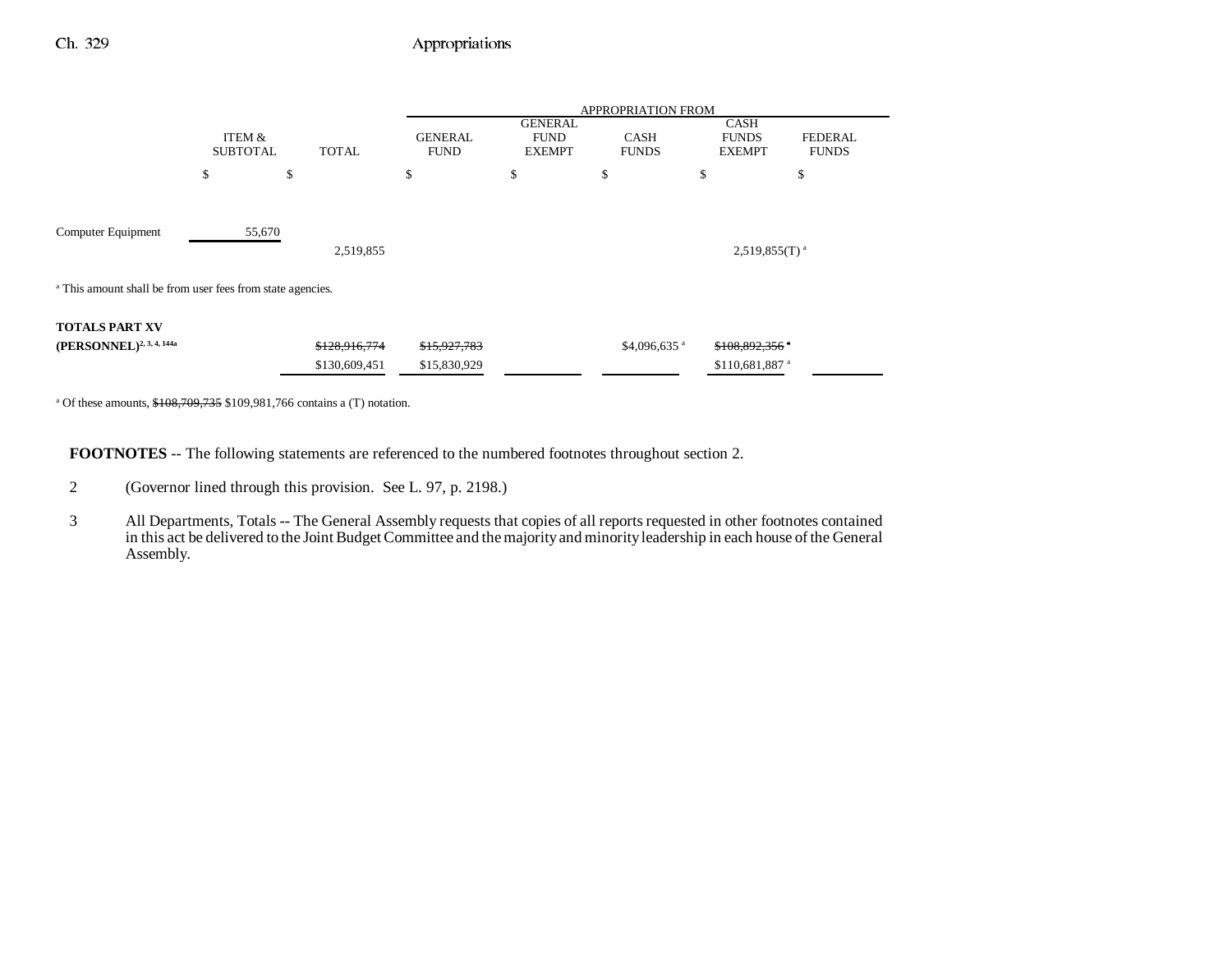- 4(Governor lined through this provision. See L. 97, p. 2198.)
- 138 Department of Personnel, Human Resource Services, Services Section, Performance Based Pay Personal Services -- It is the intent of the General Assembly that the funds and FTE appropriated for this line are for the implementation of the performance-based pay plan required by H.B. 96-1262 and the funds and FTE will be eliminated after June 30, 2001.
- 139 Department of Personnel, Information Management Commission -- It is the intent of the General Assembly that the Commission on Information Management perform a full information management annual plan on the information technology groups in the Department of Human Services and the Judicial Department. Results of the information management annual plans are to be submitted to the Joint Budget Committee by November 1, 1997. In conjunction with this effort, the Department of Human Services and the Judicial Department are directed to submit a zero base budget for these information technology groups to the Joint Budget Committee by November 1, 1997.
- 140 Department of Personnel, Information Management Commission -- It is the intent of the General Assembly that the Commission on Information Management, in conjunction with the Office of State Planning and Budgeting, submit a priority list for all state information technology projects requested in the FY 1998-99 budget requests by November 1, 1997.
- 141 Department of Personnel, Information Management Commission, Year 2000 Compliance -- It is the intent of the General Assembly that the Office of State Planning and Budgeting and the Commission on Information Management advise the Joint Budget Committee by August 1, 1997 of the total anticipated cost of "Year 2000" compliance by each state agency. Additionally, the Commission on Information Management will be responsible for certifying that each state agency is "Year 2000" compatible.
- 142 Department of Personnel, Central Services, Microfilm -- It is the intent of the General Assembly that Microfilm prepare a plan identifying how the state can move from microfiche technology to a more automated method of record storage. The plan should include available methods of record storage and the costs associated with their usage. The plan should be submitted to the Joint Budget Committee by November 1, 1997.
- 143 Department of Personnel, Colorado Information Technology Services, Computer Services, Operating Expenses -- It is the intent of the General Assembly that Computer Services develop a business plan which contains a reasonable set of priorities